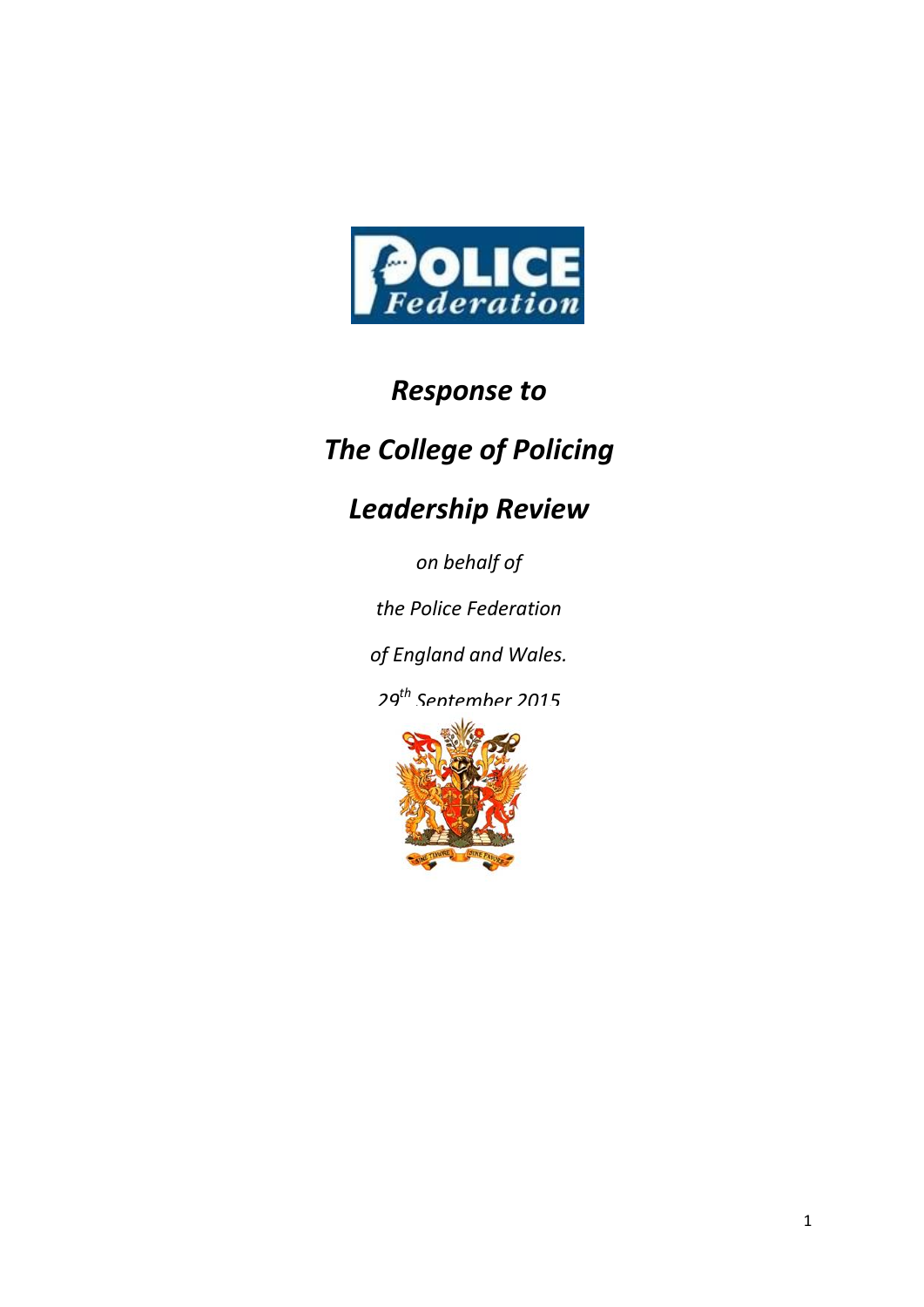Police Federation





## Ffederasiwn Heddlu

Lloegr a Chymru

#### Established by Act of Parliament

#### Federation House, Highbury Drive, Leatherhead, Surrey KT22 7UY Telephone 01372 352022 Fax 01372 352078 [www.polfed.org](http://www.polfed.org/)

29th September 2015

To:

Alex Marshall College of Policing  $10^{th}$  Floor Riverside House 2A Southwark Bridge SE1 9HA

Dear Alex,

The recent Leadership Review is an ambitious and far reaching undertaking. We applaud the intention to enhance officer development, and to ensure that the service delivers policing that the public deserves.

Given the nature of the review, and the potential for it to impact on the efficiency, effectiveness, and legitimacy of policing, we undertook to provide you with a considered PFEW response. We have invested time and effort in gathering the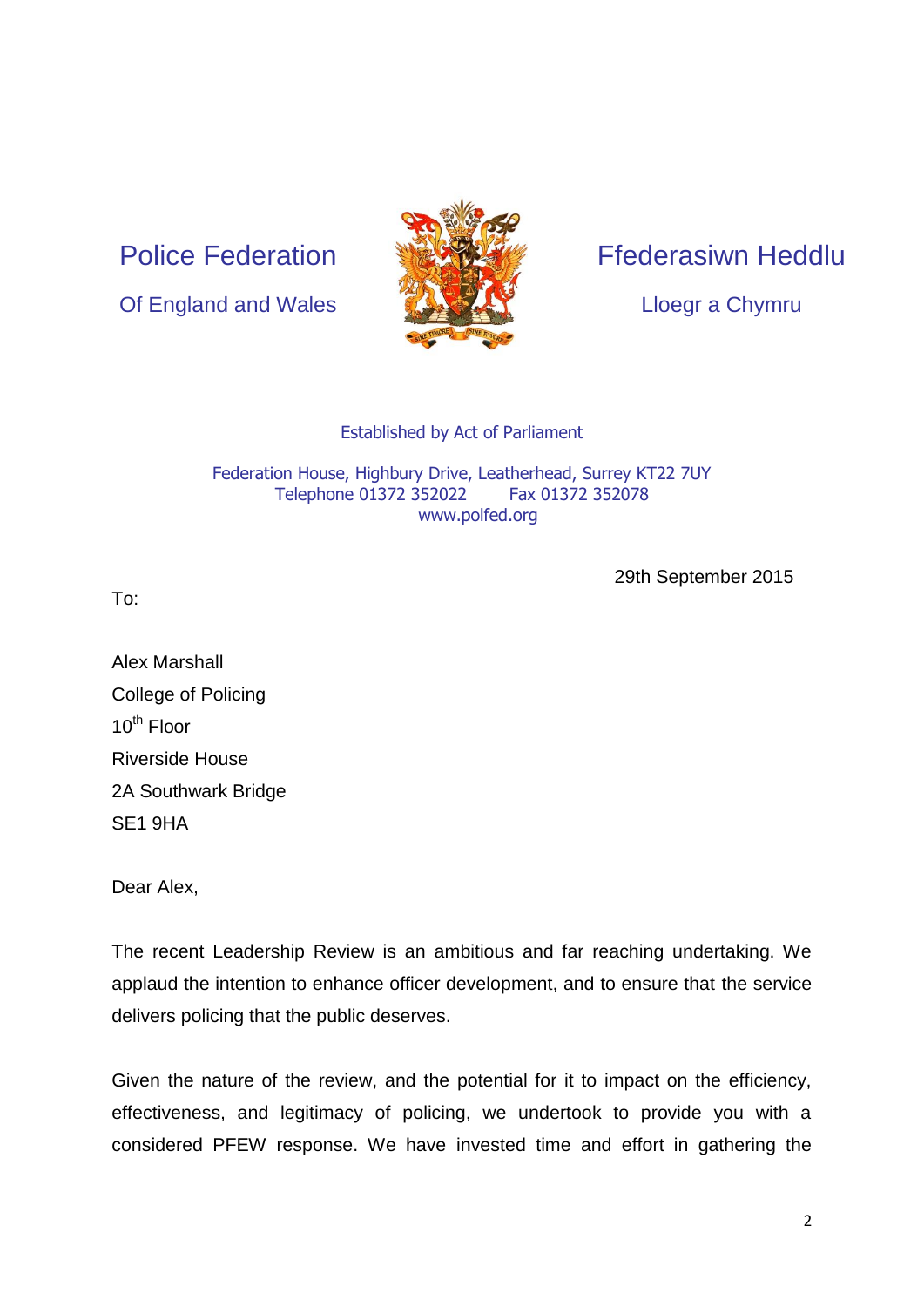thoughts of our key member representatives. We provide you now with an evidenced and, we believe, comprehensive report.

Whilst throughout you will see that our representatives welcome continuous professional development, and have much that is positive to say about the review, there are some cautionary points that we trust you will consider in the spirit of helpfulness. There is concern that the rationale for some change is not transparent and we believe there is much to do by way of communication. There are also concerns about the potential unintended consequences: in particular, we would wish to see that opportunity is given to all, and not just a lucky few.

This is, of course, our response to the Leadership Review as it is currently outlined. We appreciate that thinking will evolve and change. We look forward to being involved in consultations throughout, on all those aspects that will affect our members.

Jene Louto

Steve White, Chairman of PFEW

Andy Fittes, General Secretary of PFEW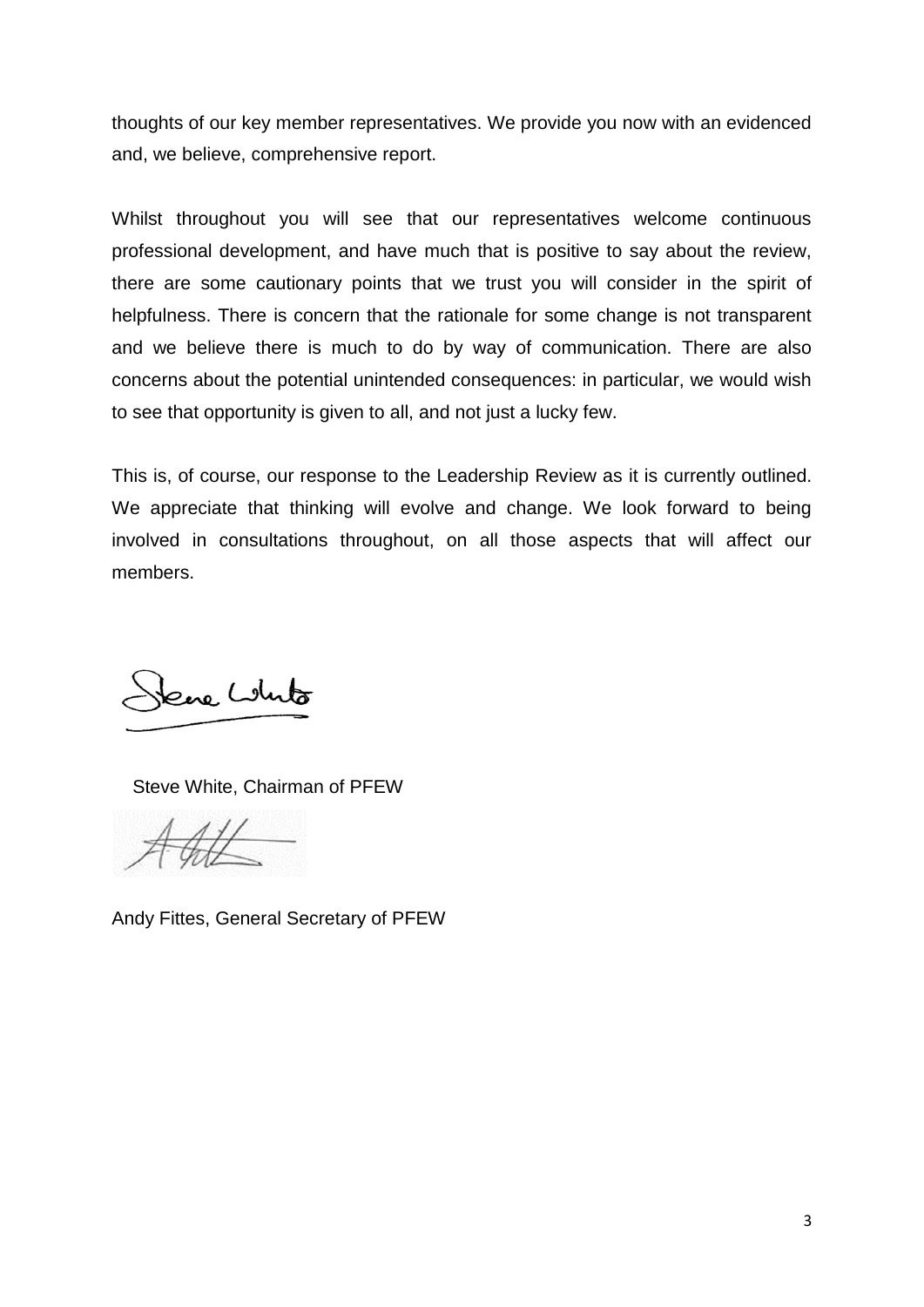## **Contents**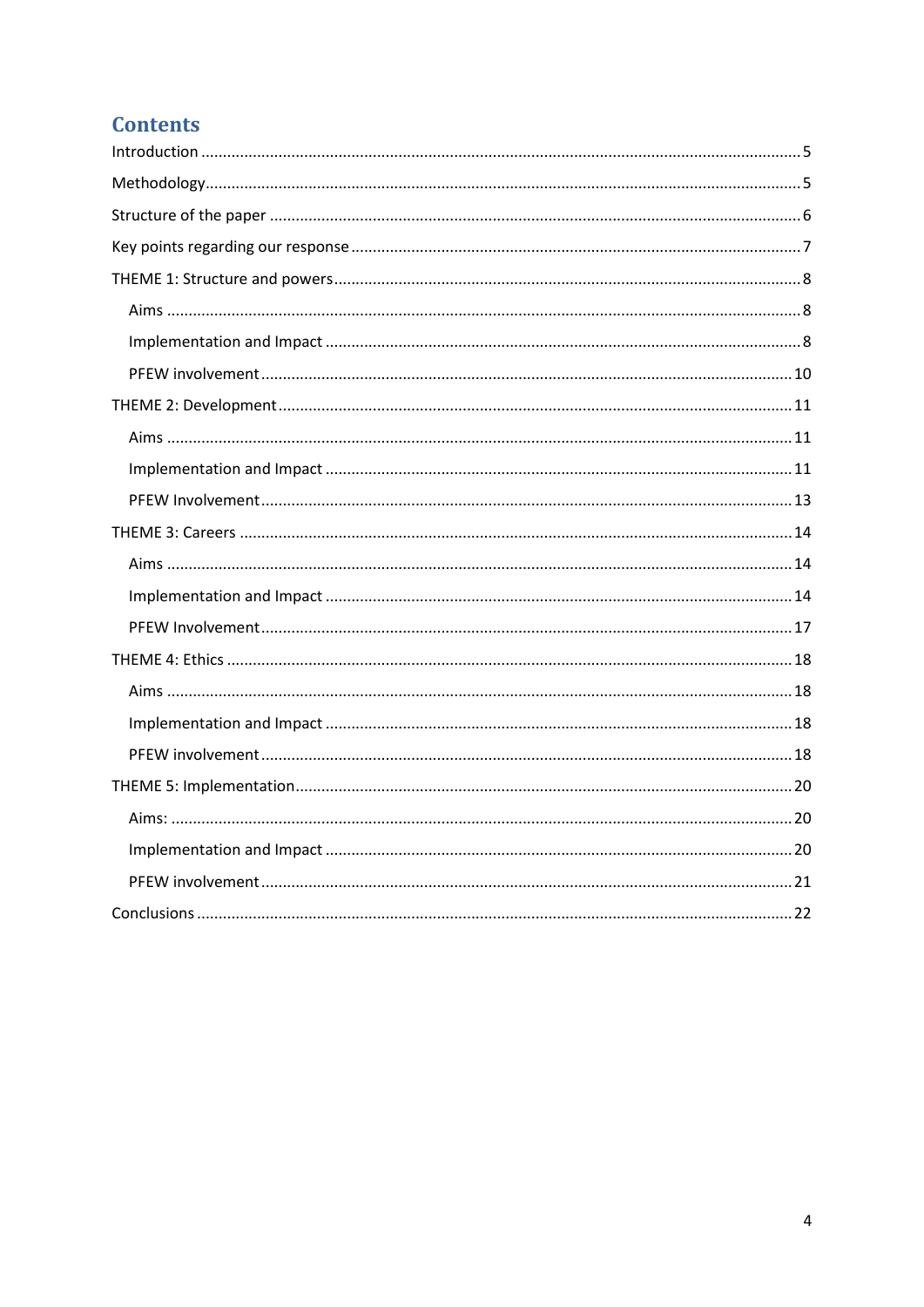## <span id="page-4-0"></span>**Introduction**

1. The aim of this paper is to offer an evidenced and comprehensive response from the Police Federation of England and Wales (PFEW) to the College of Policing (CoP) Leadership review. As such, we have sought to gather views from a range of PFEW stakeholders (set out in more detail in the methodology section). We hope that this paper will offer a constructive and helpful response to the review, and provide a basis by which PFEW can work with the CoP to support the personal development of Police Officers without compromising on service delivery.

## <span id="page-4-1"></span>**Methodology**

- 2. In preparing PFEW's response to the leadership review, PFEW devised a set of questions to put to a number of senior PFEW stakeholders in both the Interim National Board and Interim National Council. In order to assess whether there is, as yet, a shared understanding of aims across policing, and to determine key concerns of those with a significant role in member engagement, we asked:
	- i. What participants felt was the aim of the recommendations.
	- ii. Whether, in their judgement what was being proposed would achieve that aim;
	- iii. Whether there might be any unintended consequences;
	- iv. What the challenges (if any) might be in implementing.
	- v. We also asked what involvement PFEW might expect to have.
- 3. These questions formed the basis of in depth qualitative interviews and a workshop, and were designed to ascertain views on the leadership review both as a whole and in terms of each individual recommendation. The interviews and workshop were conducted by the PFEW Research team.
- 4. We seek to summarise the responses from the above stakeholders in this response. Due to the breadth of people interviewed there are a wide range of views presented, some of them contradictory. Such conflicting views are included so as to ensure a wide variety of opinion is recorded and presented.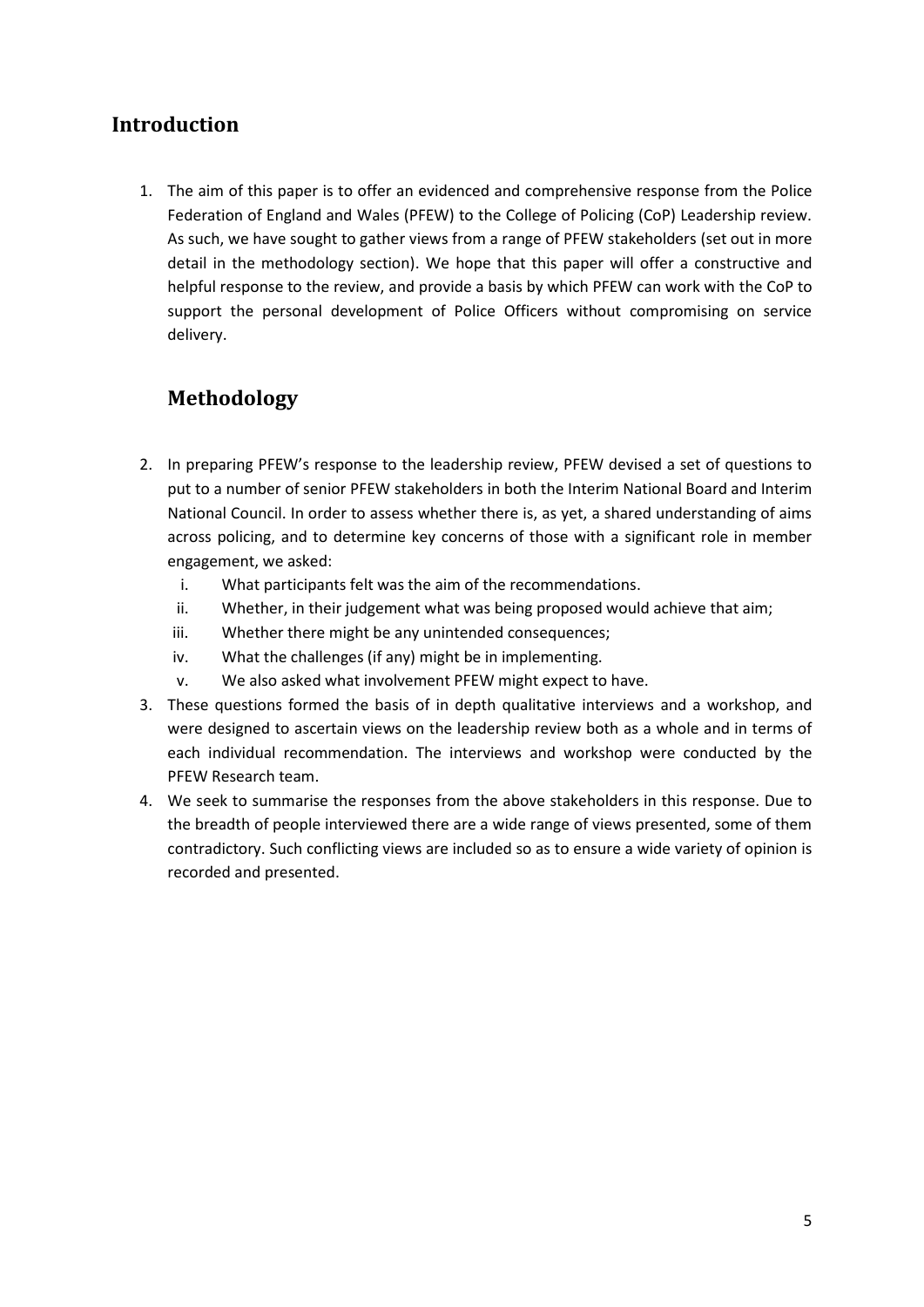## <span id="page-5-0"></span>**Structure of the paper**

- 5. We begin by offering some key considerations regarding PFEW's general comments on the review, before clustering the recommendations in into a number of key themes, as we believe that there is considerable synergy between them. The five themes we have used are:
	- i. Structure and powers: Recommendations pertaining to the structure and powers of officers and staff (2 and 7).
	- ii. Development: Leadership training, development, and recognition and reward (recommendations 6 and 8).
	- iii. Careers: Career pathways and recruitment / promotion policies (4, 5, and 9).
	- iv. Ethics: The Code of Ethics (recommendation 3).
	- v. Implementation: Recommendations regarding the implementation of the review (1 and 10).
- 6. Whilst respondents welcome the opportunities set out in the Leadership Review, there were also some notes of caution. Rather than set out the arguments in favour of the Review, which have been considered already in the Review document itself, we have focused here on the issues raised. For each theme, we have set out overall reactions, and the perceived aims of the recommendations. We have included any concerns about the principles of the recommendations, and the practical implementation of them. In particular, we have set out any unintended consequences that respondents believed might occur. We have also noted specific ways in which PFEW would intend to engage.

|  | Fig 1: The clustering used to review the recommendations. |  |  |
|--|-----------------------------------------------------------|--|--|
|--|-----------------------------------------------------------|--|--|

| <b>Cluster</b>          | <b>Recommendations</b>                                                                                                                                                                                                                                          |
|-------------------------|-----------------------------------------------------------------------------------------------------------------------------------------------------------------------------------------------------------------------------------------------------------------|
| Structure and<br>powers | 2 Review the rank and grading structures in warranted and staff roles<br>7 Increase flexibility in assigning powers and legal authorities to staff                                                                                                              |
| Development             | 6 Create a new model of leadership and  development, accessible to all in<br>policing<br>8 Develop career opportunities which allow recognition and reward for<br><b>Advanced Practitioners</b>                                                                 |
| Careers                 | 4 Provide a structure of entry, exit and re-entry points to allow for career<br>flexibility.<br>5 Advertise all vacancies for recruitment and promotion nationally<br>9 Introduce national standards for recruitment and promotion into all ranks and<br>grades |
| <b>Ethics</b>           | 3 Embed the values articulated in the principles from the Code of Ethics in all<br>local and national selection processes                                                                                                                                       |
| Implementa-<br>tion     | 1 Existing police leaders should influence and drive the required culture change<br>10 The Home Office should review whether existing structures, powers and<br>authoritiesare sufficient support consistent implementation                                     |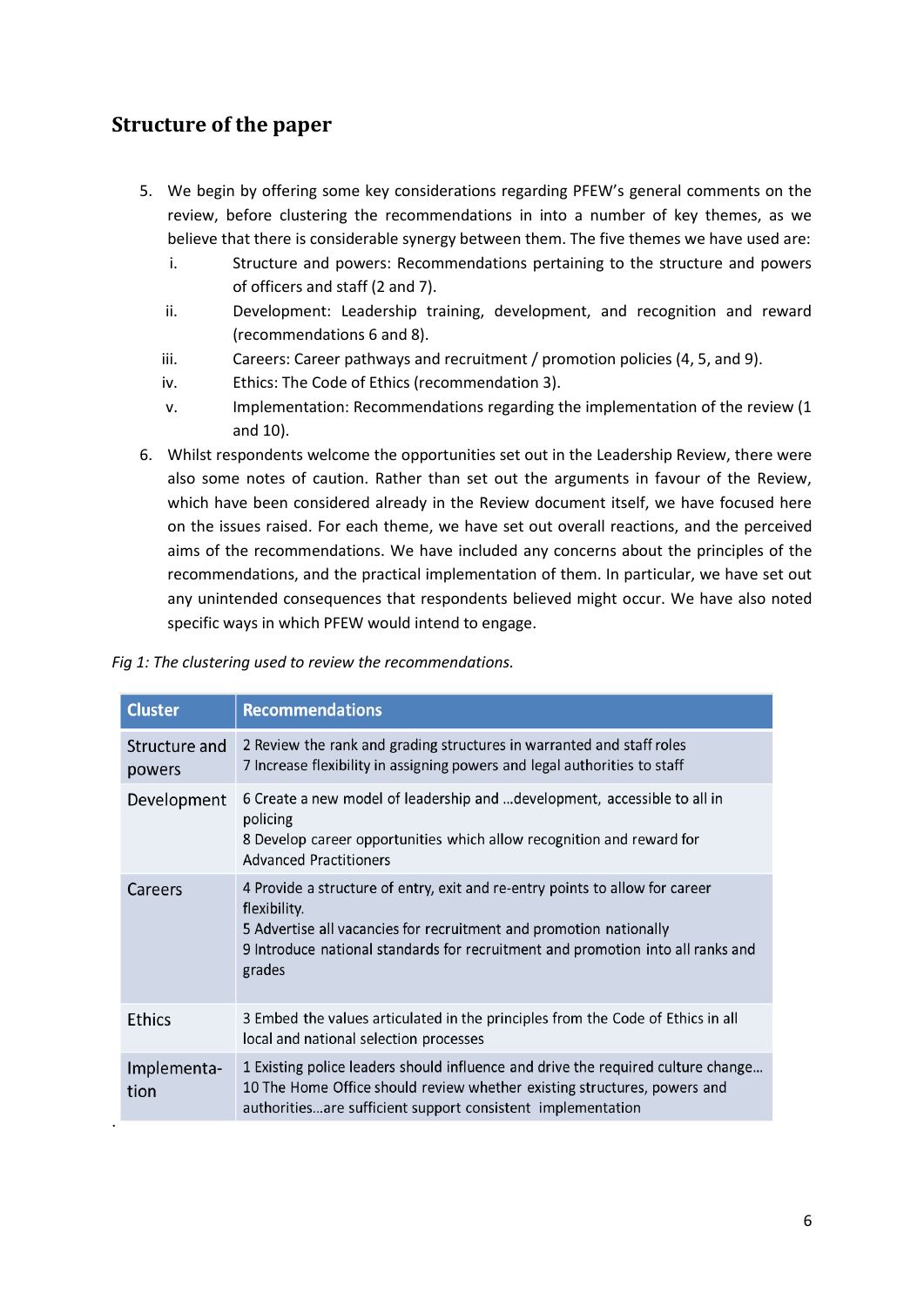## <span id="page-6-0"></span>**Key points regarding our response**

- 7. The following are key points that explain both the nature and context of our response. They should be borne in mind when reading the detail that follows.
	- i. We support the idea of development, and opportunities for officers to develop themselves are to be welcomed. Overall PFEW want to support initiatives to enhance officers' careers and development experiences. We also support any activities that will ensure policing evolves to meet operational need, and provide a better service to the public.

That said, some reservations are expressed regarding the unintended consequences of some of the suggestions around how development can be achieved, and we are keen to work with the College to prevent any possible such effects.

- ii. As noted, the method used means that in some cases there are what may seem contradictory views expressed. This is in part simply because we asked lots of people. But the fact different views have been put forward may reflect different understandings of what will happen – so it raises a question as to whether the current communications are clear enough.
- iii. Generally, respondents feel that the evidence base is not transparent. We appreciate that a huge number of articles have fed into this review, and are listed, but it isn't clear from the documents provided how these articles relate to the ten recommendations. There is no audit trail relating each recommendation to the specific evidence used to derive it. We believe clarity over this would help increase understanding, and potentially assist with buy-in.
- iv. We have provided examples of how PFEW would hope to be involved. We believe there is a role for PFEW to provide support and challenge to the Leadership Review, providing the informed voice of members.
- v. We are responding to the Leadership Review as it is currently outlined. We anticipate that the Review will evolve and change. In turn, our position may evolve. However this document represents our thoughts based on the information available to us at the current time.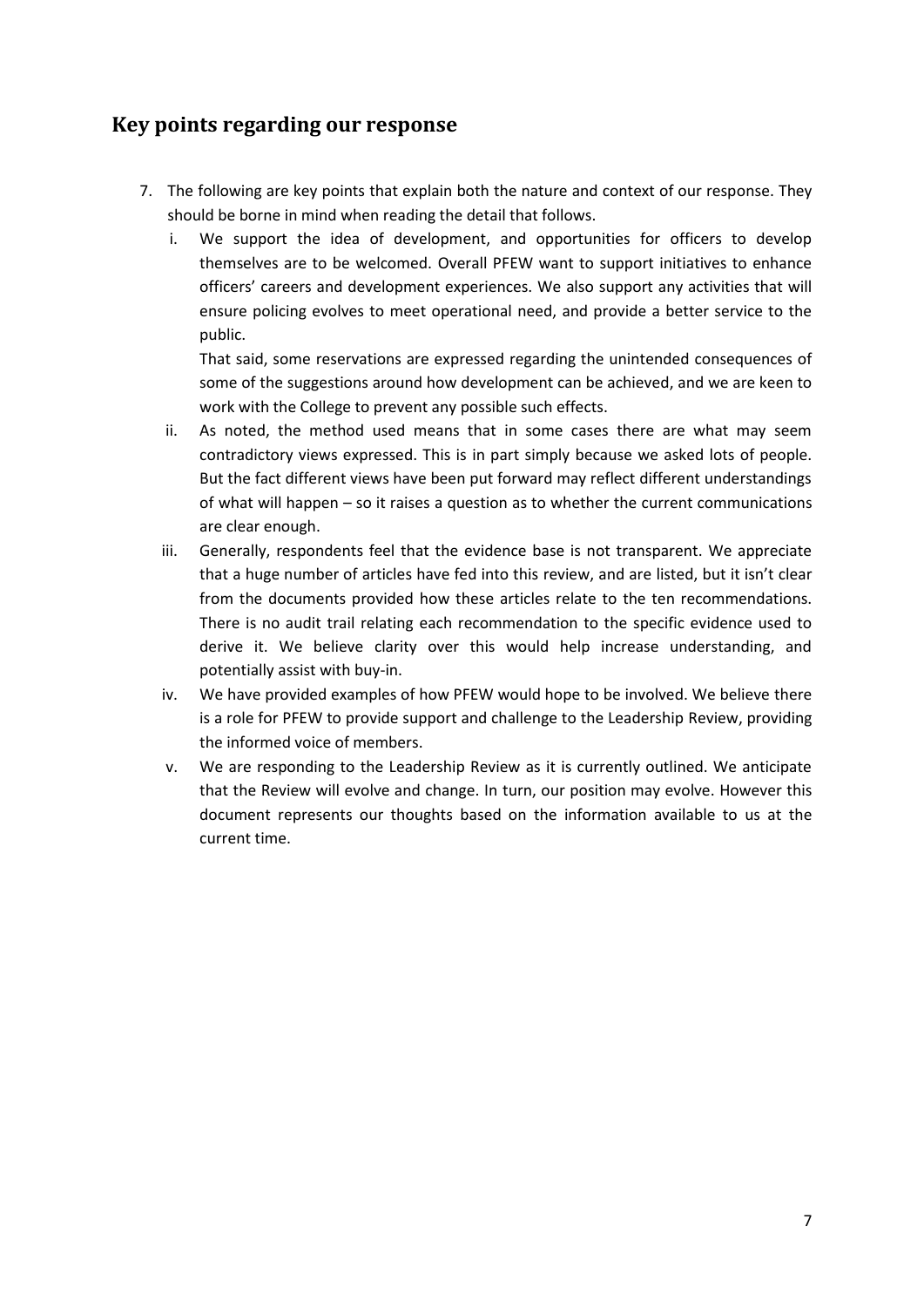## <span id="page-7-0"></span>**THEME 1: Structure and powers**

#### **RECOMMENDATION 2: '***Review the rank and grading structures in policing across warranted and staff roles.'*

#### **RECOMMENDATION 7:** *'Increase flexibility in assigning powers and legal authorities to staff.'*

#### <span id="page-7-1"></span>**Aims**

8. Interviewees felt there is an intention to remove certain ranks from the police force and potentially assign these roles and other tasks normally undertaken by officers to members of police staff. Overall therefore, these two recommendations suggest a reduction of officer posts and increase of responsibilities for police staff. The primary concern expressed was that this would impact on the nature and legitimacy of policing. There was a concern that the primary driver of this is cost cutting, without full analysis of the operational impact, impact on aims and objectives and the impact on the legitimacy of policing.

#### <span id="page-7-2"></span>**Implementation and Impact**

- 9. Many felt these recommendations have the potential to undermine the Office of Constable. The Office of Constable is conferred on officers: they are not employees, strictly speaking they cannot be ordered to do something they believe to be wrong, and as such have an enhanced ability to maintain independence and impartiality. Given that they hold coercive powers, this is considered by many to be of fundamental importance in maintaining legitimate democratic policing. It is a concept considered sacrosanct to many in policing, and is at the heart of police culture.
- 10. By 'blurring the lines' between civilian staff and officers, these recommendations, if enacted, might fool the public into thinking civilian staff and officers are essentially the same, whilst also confusing them as to what an officer or member of staff could or couldn't do. In addition, a case was made that the public need to be consulted on this recommendation, as they will be directly affected.
- 11. It was suggested that there may already be some confusion in the minds of the public as to what powers PCSOs have, as compared to officers, especially given the similar of uniforms. Given that some forces appear to be actively considering removing PCSOs at the moment, this recommendation seemed to be potentially at odds with some other initiatives.
- 12. From an operational perspective, respondents queried whether supervisors would be able to establish at any given point in time which staff/officer had which power. This they argued could make workforce planning difficult. In addition, questions were raised as to whether staff actually wanted to take on more warranted powers with another respondent noting if they did end up doing so how would they be represented? That is, if they have warranted powers, will they be entitled to representation by PFEW? Further, another respondent expressed concern that this recommendation would encourage officers to pursue career over public service.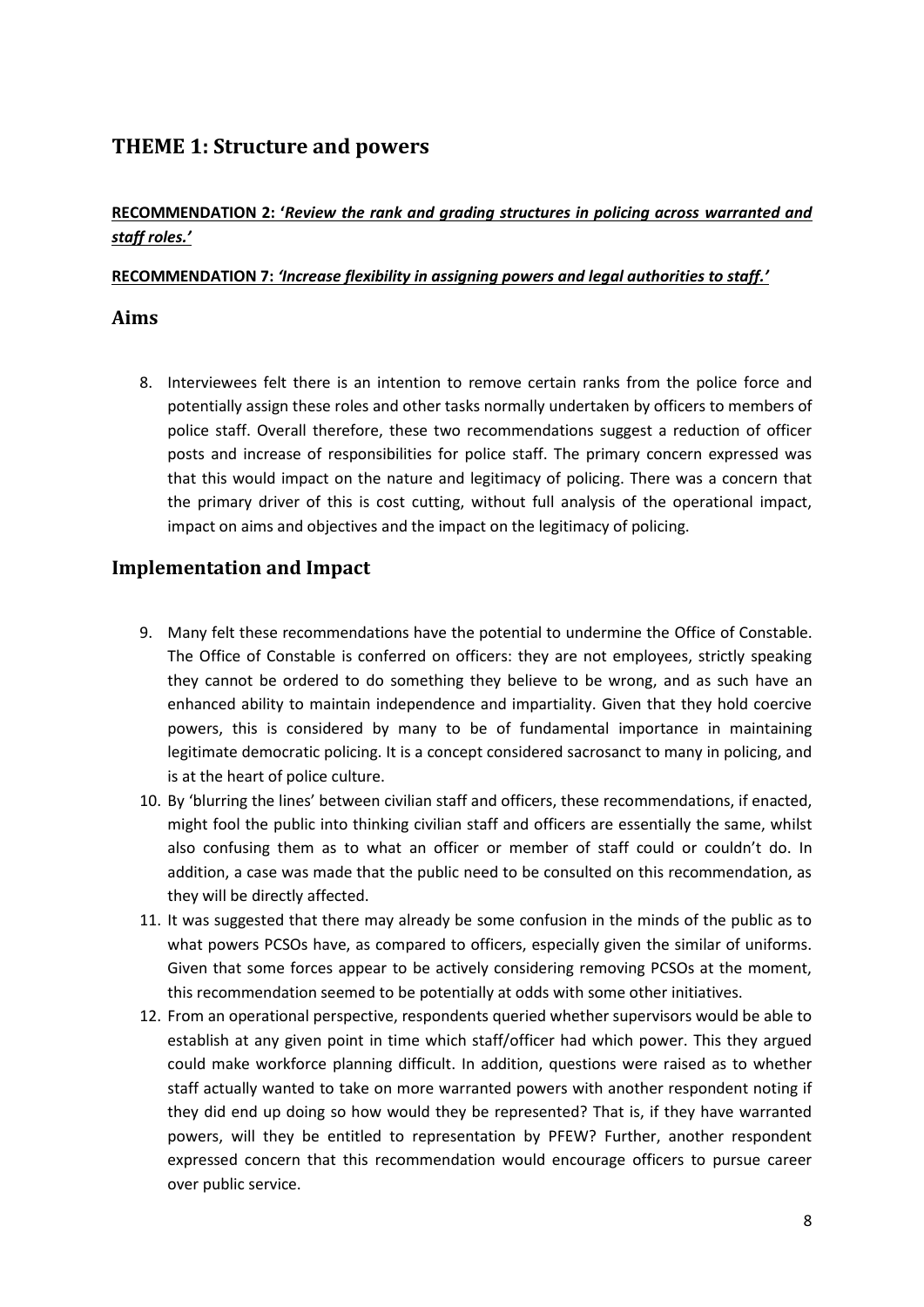- 13. The omni-competence of the Office of Constable was cited as being a hugely beneficial aspect of policing, giving the service flexibility. There were questions raised as to whether any move any from that, giving different powers to different individuals, is driven by cost saving, rather than by service delivery.
- 14. In terms of how this would be achieved, participants felt the intention would be to introduce a banding structure whereby staff and officers would be placed in the same pay bands, which would replace the distinct pay systems currently in place. Some participants felt that pay would ultimately be linked to powers, (that is, the more powers you have the more you get paid), while others felt that pay might be related to skills and development. Participants noted that officers have a number of conditions placed on them that do not pertain to staff – restrictions on private lives, the requirement to react 24/7 in the face of a crime; the ban on striking; and so on – and reassurance would be needed that these aspects of their role would continue to be compensated for. Clarity over this would be welcomed.
- 15. Further, whilst the review doesn't make clear which ranks may be removed under recommendation 2, there was some speculation based on what has happened in forces already. Hence, there was a view that the rank of Chief Inspector is especially vulnerable. Some respondents felt that there is an intention to go even further, flattening the entire structure of the police, both in terms of rank and pay structure; some saying to the extent where police, ambulance and fire services were effectively combined to form one large emergency service. Officers also had concerns about the likely impacts on the service to the public. It was felt that the abandoning of a rank structure might put the command and control nature of the police under threat, and that this would undermine operational capability and responsiveness. Indeed, evidence as to how fewer ranks might improve service delivery would be greatly valued. In the absence of such evidence, it was felt by some that the main motivator behind this recommendation might again be cost cutting, and not a better police service. An example of how such cost cutting might apply is the proposal put forward in recommendation 7, namely that staff and officers might be used more interchangeably. That is, some felt the intent is to save money by getting lower paid civilian staff to perform functions previously undertaken by officers.
- 16. There were also other issues concerning the potential flattening of ranks. Respondents said for instance that if you remove entire ranks then certain duties unique to the affected rank could be lost. Moreover, questions were raised about who would take on the duties of the lost rank. Respondents argued that the step up between ranks that were left following a restructuring (for example between Inspector and Superintendent) could be as large as to present significant operational challenges. As such, respondents said that risks relating to officers lacking experience for certain ranks could arise, leading to an increased number of court cases regarding misconduct, and incidence of stress among these officers. There was some concern they would be set up to fail. There was also a concern that the removal of ranks could place even more pressure on those that are left, especially in a downwards direction. On this point, some participants noted that under the Sheehy review in 1994 Chief Inspectors and Chief Superintendents were removed in a number of forces. This action was not considered to have been universally successful. Participants asked whether the reasons for failure in the past have been adequately examined and understood prior to making this recommendation. (As alluded to in the 'key points' part of the paper on page 6, an overarching comment made was that while the Leadership Review lists reviews and studies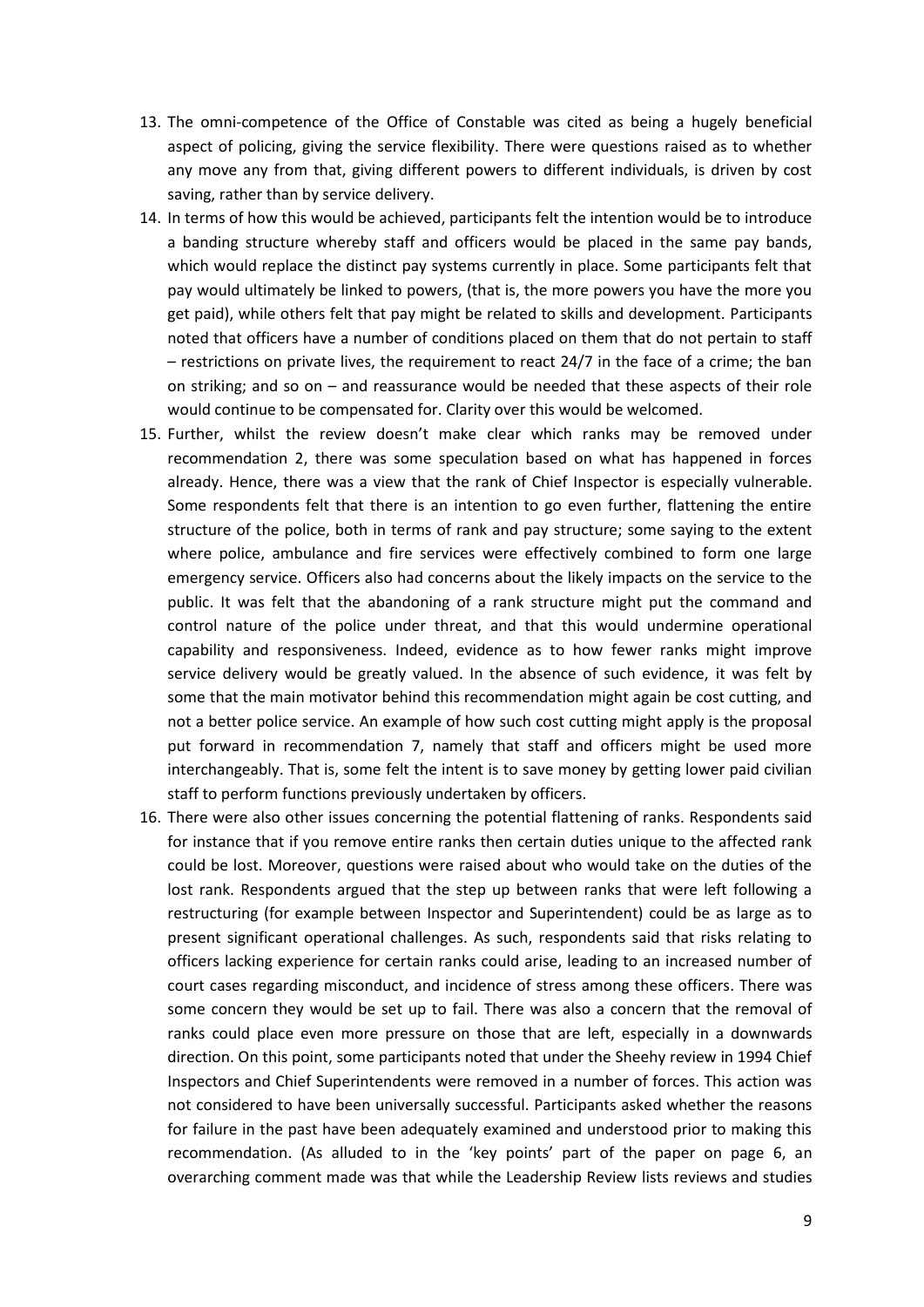that have been used in consideration of recommendations, the link between the content of these reviews and the recommendations is not transparent).

- 17. Further, respondents felt that removing or diminishing the command and control structure in the police would be an operational mistake. They argued that due to the unique nature of policing, which requires (amongst other things) quick and clear responses to major incidents, command and control is required and is the best way to manage such events.
- 18. In addition, there were concerns also that staff given certain warranted powers may not be adequately trained to undertake them effectively. That is, if staff given powers were not adequately trained, instances of misconduct and other misdemeanours could increase.
- 19. Other respondents also felt that this recommendation could result in greater levels of autonomy and reduced supervision, which could potentially also result in the above negative consequences. Poor training provision may also take place, especially given (in the eyes of some) a general priority found in the review to cut costs wherever possible. Further evidence of consideration of the operational requirements, the span of command appropriate, and ability for a flattened rank structure to function well (perhaps via scenario based simulation) would be welcomed.
- 20. On the other hand, some respondents also believed that this would give opportunities for officers to take on more specialised roles, and that this reflected the increasingly complex nature of crime.
- 21. As such, there is also a need to be realistic regarding timescales for this recommendation.

#### <span id="page-9-0"></span>**PFEW involvement**

22. In relation to **recommendation 2**, respondents argued that there is a need to get 'back to basics' regarding understanding and defining what 'we' (the public, existing officers, CoP, Home Office and other important stakeholders) want the police ranks to be. It was felt there is a need to build a competency framework around that, and that PFEW could and should be involved in this discussion. It was also felt that discussion is needed because of the size of the reforms put forward here and the potentially significant impact on the nature of policing, and the public's interactions with policing.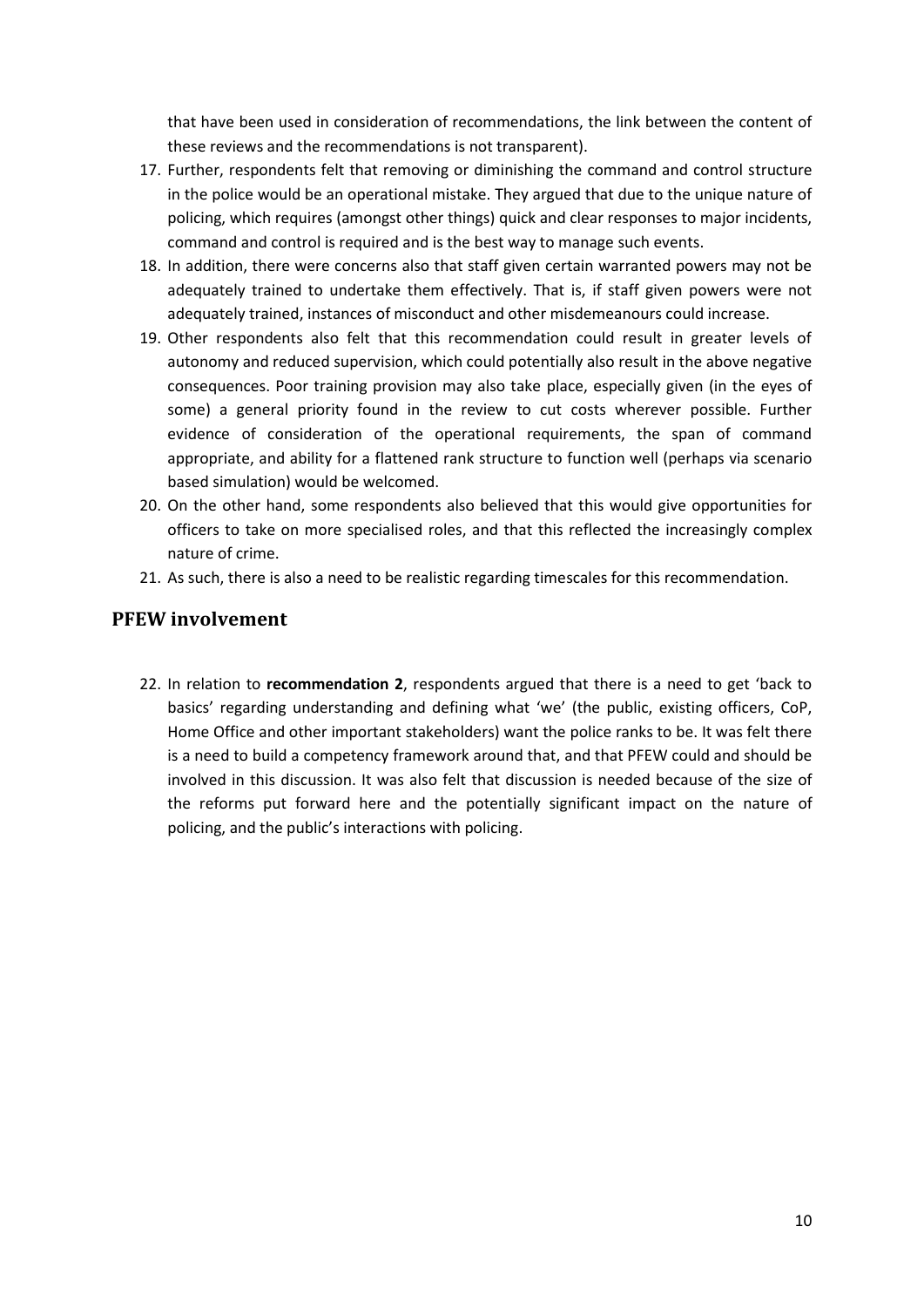## <span id="page-10-0"></span>**THEME 2: Development**

**RECOMMENDATION 6: '***Create a new model of leadership and management training and development which is accessible to all within policing'*

#### **RECOMMENDATION 8: 'Develop career opportunities which allow recognition and reward for advanced practitioners.'**

#### <span id="page-10-1"></span>**Aims**

23. It was understood that these recommendations aim to deliver a standardised model of training and development (CPD) to all officers - which was welcomed – but whereby officers would be responsible for their own personal development.

#### <span id="page-10-2"></span>**Implementation and Impact**

- 23. Whilst respondents felt that more training and development opportunities for officers is a good thing, there were reservations about how this recommendation might be delivered and respondents had a number of suggestions as to what might prevent the successful implementation of these proposals.
- 24. The first is available financial resources. That is, some respondents expressed concern that cost for taking on training would be passed on to the individual officer, and that as such, officers on lower salaries and from poorer backgrounds would be penalised against those with greater financial resources. Women (especially those with childcare responsibilities) and BME officers were thought to be at particular risk. On the other hand, one respondent noted that this set of recommendations would give autonomy to officers in regard to their professional development, thus reducing levels of micromanagement.
- 25. Secondly, in terms of time resources, it was felt that given the great pressures many officers are under in this regard, and with this seemingly set to increase in the future there was concern that some officers and some ranks in particular would simply feel they could not set time aside for personal training and development. That is, some respondents expressed concern that an increased emphasis on CPD might direct officers away from 'what they should be doing'. It was felt that strategic roles would be able to better access training whereas more frontline roles such as Sergeants would find it more difficult.
- 26. In addition, one respondent expressed concern that the desired outcomes would not be achieved if cheaper training methods such as e-learning were employed. Indeed, other respondents gave recollections of shortcuts being taken so as to make it appear officers had undertaken certain training, when in fact they had not! Further, another respondent questioned whether a 'private sector ethos' would be present within the training. That is, officers undertaking this training could be driven away from a public service mind-set.
- 27. There were many comments on skills and standards. Indeed, some respondents argued that recommendations focussing on 'skilling up' could attract 'badge collectors' whose primary motivation for undertaking training courses is to obtain pay increases and not necessarily to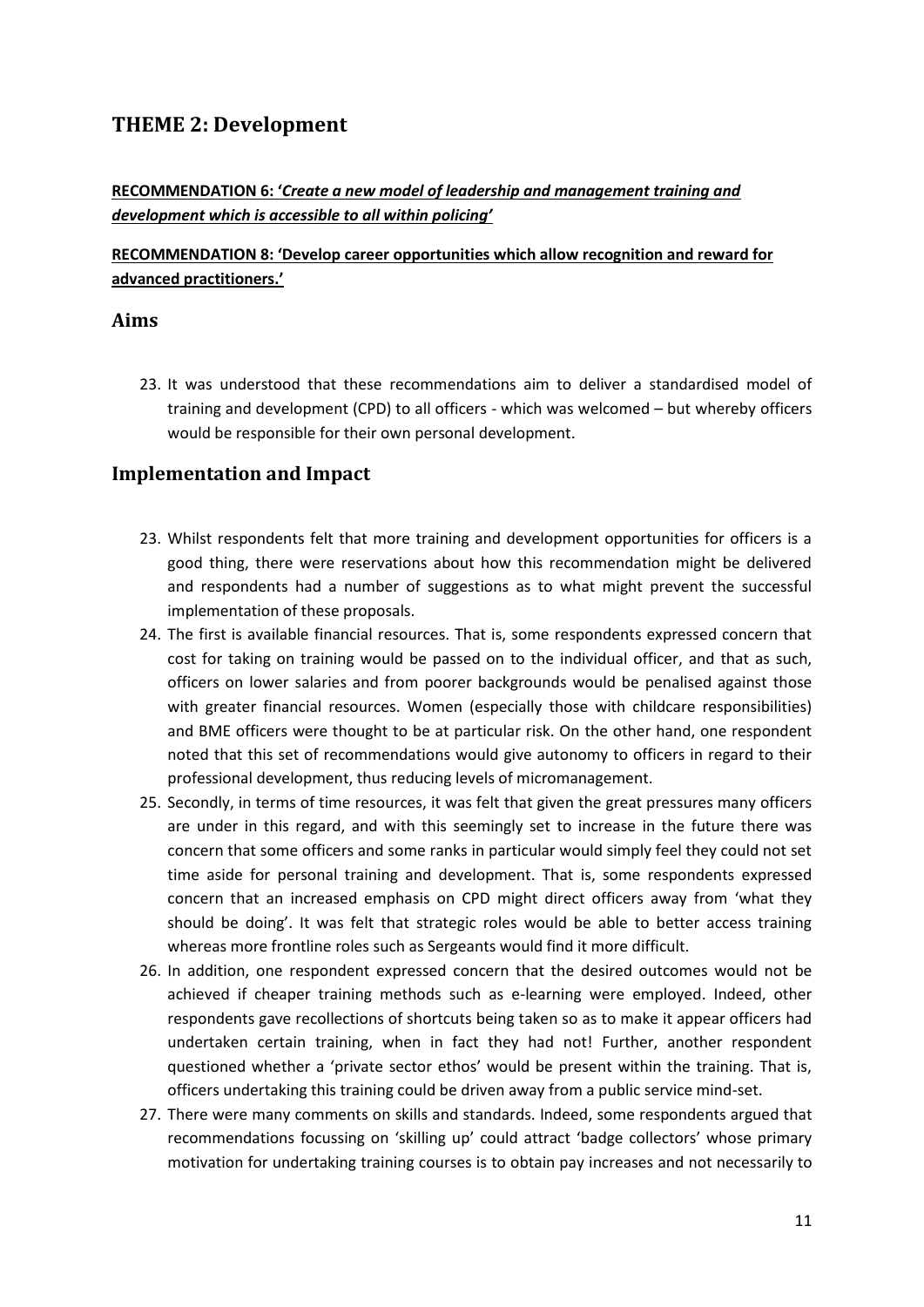be a better police officer. It was felt that a remedy to this could be making sure those who attain certain skills actually use them. Also in regard to training, the question of how officers would be identified for certain training courses was also raised. Further, concerns were mentioned over access to such training. Would those working part time and those on limited duties for example have the same access as other officers? In addition, the issue of whether officers across all 43 forces would be trained to the same standard was raised. In all cases, whether training to become Advanced Practitioners, or developing other skills, no pay system should establish quotas, whereby only a certain percentage of officers can attain the pay.

- 28. Another concern was that front line staff that didn't have specialisms would lose out. That is, as a result of the implementation of these recommendations, there would be lack of recognition of those who carry out frontline duties and the general 24/7 call and response function. This it was felt was especially unfair given that in the view of some, frontline officers would be paid less than specialists but have the greater impact in terms of public service. Further, there was concern that the extra training officers have to undergo in order to obtain their status as officers would be undermined and made redundant as specialisms are given to civilian staff. One respondent also argued that everyone should be involved in this recommendation, and that all officers need to see a benefit. There may be a tension between the need for officers to have specialised skills, and the need for officers to be omnicompetent. Particularly in times of austerity, forces need officers who are able and willing to be moved to any role. Participants cautioned against introducing any measures that might unintentionally mitigate against this.
- 29. There is a concern, too, that the introduction of Advanced Practitioners may be divisive. Questions were asked as to how it would be enacted. For example, there was some concern that this would be used a little like the Special Priority Posts (SPPs), and available only to a few.
- 30. There was also a request for more information to be given regarding what exactly these standards will look like. One respondent stated that they should not be arbitrary or targets based as it might encourage an attitude of 'once we've reached the target we'll stop trying.' Another potential risk with standard setting is that officers may leave the service due to them not wanting to go through tests every three years or so to prove they are at the required standard for their particular role. There was some concern that any additional requirement to be tested against standards would be impractical, as it might risk being bureaucratic and creating extra work.
- 31. The role of the supervisor was also subject to discussion, with some feeling that the amount of supervisors would decrease as advanced practitioners were given greater autonomy. This could have the consequence of leaving the remaining supervisors with more staff to supervise, which could lead to greater levels of pressure. In addition, another respondent said that due to the drive towards more specialists in the force, supervisors would need a certain degree of knowledge in order to supervise them effectively. As such, they argued that those with omni-competencies are easier to supervise and is also cheaper for the service. Finally, it was purported that supervisors could end up being paid less than those they are supervising if pay is linked to specialisms (that is, advanced practitioners could have more specialisms than supervisors, therefore being paid more.)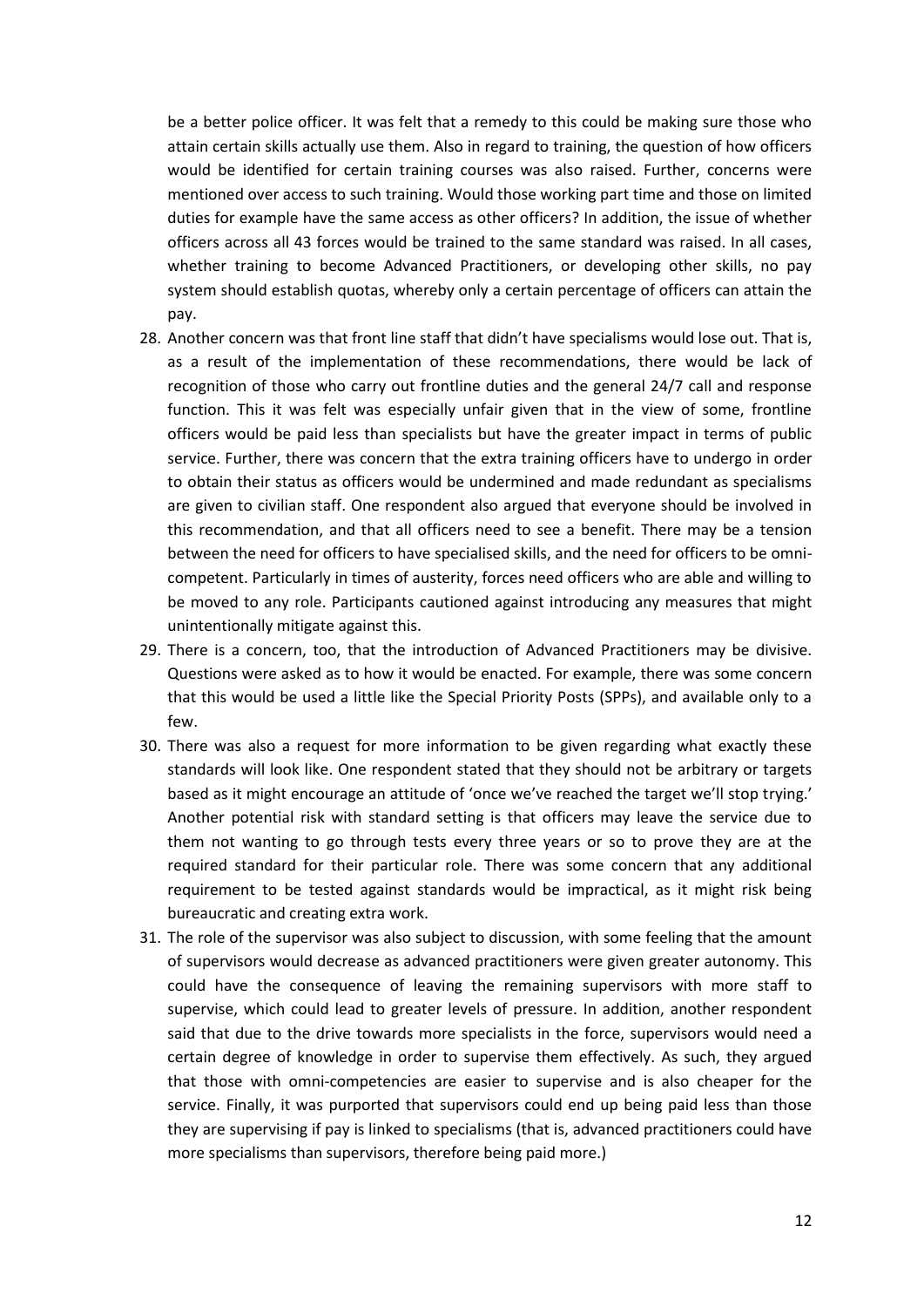- 32. Several stated that to help place professional development at the centre of policing and incentivise it amongst others, professional development would likely be linked to pay. There were concerns over how this might be achieved. In particular, the recent experience with the Assessing and Defining Competence work was mentioned. It was felt that whilst it may make some intuitive sense to attempt to reward professional development, the costs of actually implementing a system to monitor this, and the resources required in terms of supervisor time, might actually outstrip the benefits. There is a fundamental tension between ensuring that any system that determines pay is robust enough to withstand challenge, and it maintaining a workable solution that does not grow bureaucracy, especially at a time when resources are limited.
- 33. Participants felt that there was a desire to incentivise officers to engage in training and obtain high levels of CPD. This, it was felt, is part of a bigger drive to link pay not with rank but according to skills and specialism which could be awarded to staff as well as officers.
- 34. Some felt that the intention would be to have a system where all training and development is provided to all emergency services at once (views regarding merging of emergency services in regard to other recommendations have been also mooted).
- 35. Further issues that respondents felt need to be addressed include the need for training to be accredited, the need for this to be encouraged from both leadership and driven by the individual officer, and the need for consistent practices and processes so as to ensure officers from across the 43 forces are treated fairly and have the same access to training courses and resources.

#### <span id="page-12-0"></span>**PFEW Involvement**

36. Overall, the PFEW participants had many questions as to how this would work. It was acknowledged that there will be many positives, but also that the system required to enact this, and to reward individuals fairly for their contribution, might have to be complex. In regard to supporting this recommendation, it was noted that PFEW would want to support equality of opportunity, and would wish to check whether training courses are being implemented fairly across all 43 forces (in terms of access for example).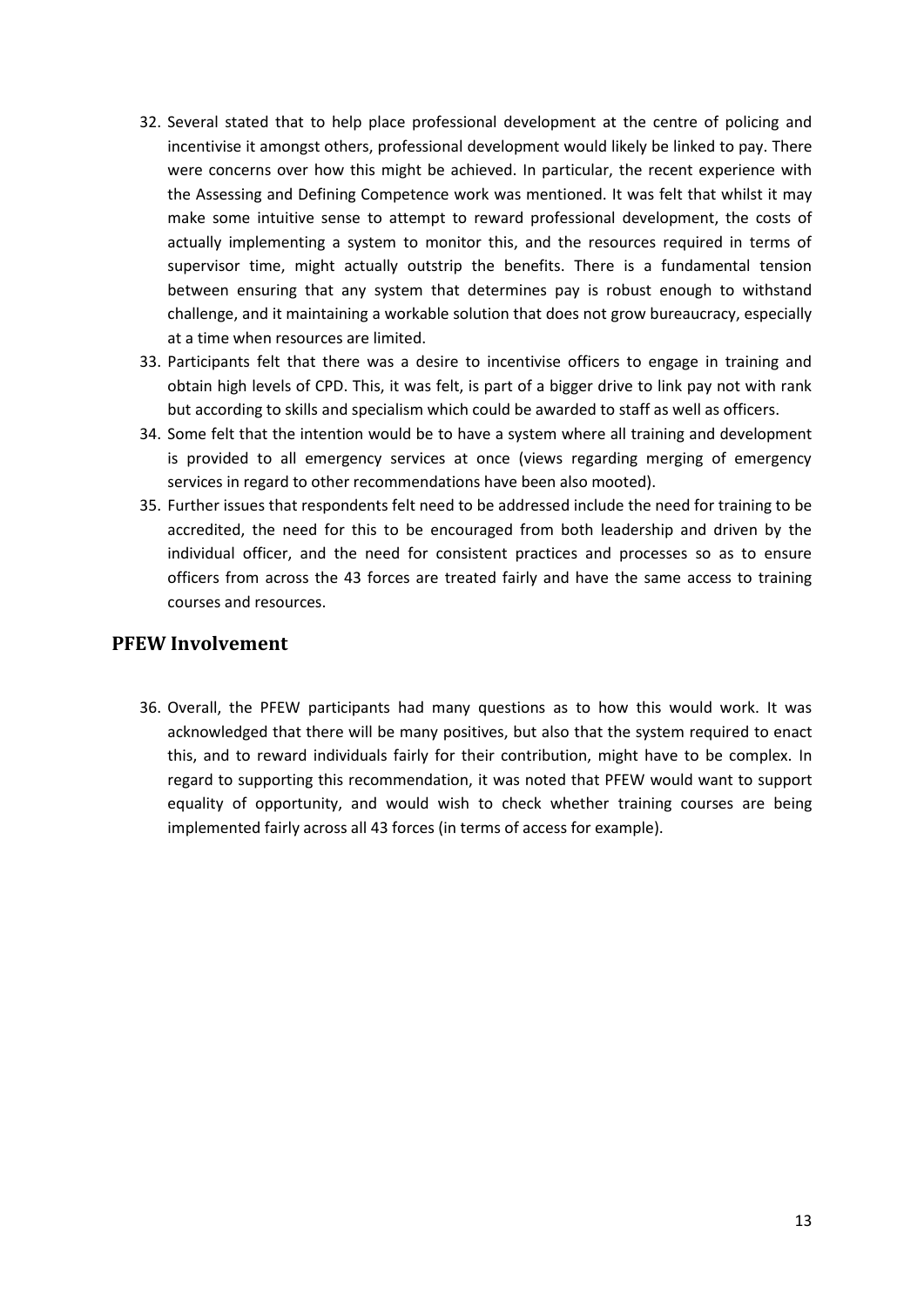### <span id="page-13-0"></span>**THEME 3: Careers**

#### **RECOMMENDATION 4: '***Provide a structure of entry, exit and re-entry points to allow for career flexibility.'*

#### **RECOMMENDATION 5:** *'Advertise all vacancies for recruitment and promotion nationally'*

#### **RECOMMENDATION 9:** *'Introduce national standards for recruitment and promotion into all ranks and grades'*

#### <span id="page-13-1"></span>**Aims**

37. Respondents felt that the intention running through these recommendations is to attract new talent and diversity from outside policing (both from the private and public sector), open up the applications process and remove the 'old boys club' (that is, reduce nepotism) that is sometimes perceived to exist in police recruitment, making the process more transparent by taking recruitment outside of police control and introducing national standards.

#### <span id="page-13-2"></span>**Implementation and Impact**

- 38. One of the major misgivings surrounding this group of recommendations was the apparent focus on external, rather than internal talent. That is, a number of respondents felt that the CoP want to bring in external talent and methods at the expense of the considerable internal talent that already exists within the force. Participants asked – what is being done for existing talent? What do those responsible for the Leadership Review feel is missing from the current workforce? There is some concern that the Review assumes that there is a problem that needs to be fixed, that has not been fully outlined.
- 39. In addition, it was felt that this recommendation and its focus on attracting and harnessing external talent has the potential to undermine the notion that a police officer should be able to 'work their way' up through the ranks. Neglecting such a career pathway might have an impact on the quality of service provided to the public (that is, an officer who has worked their way up has more knowledge of the police and is therefore able to provide a better service to the public.) On the other hand, one respondent noted that exposure from outside the service could help combat insularity within the police, with another saying that these recommendations could be improved upon through the introduction of policies designed to recognise transferable skills from both inside and outside the force. Doing so could have a whole host of positive benefits; from better morale to more opportunities for officers to develop their careers inside or outside the police service.
- 40. On a related note, officers would have to prove that they have the required competencies for certain roles, which will then result in the award of a certain status. Officers would then be required to prove that they've still got the required skills after a certain period of time. Some saw the logic in doing this, particularly in terms of the changing nature of crime in the UK. Some also argued that it would result in greater recognition of professional and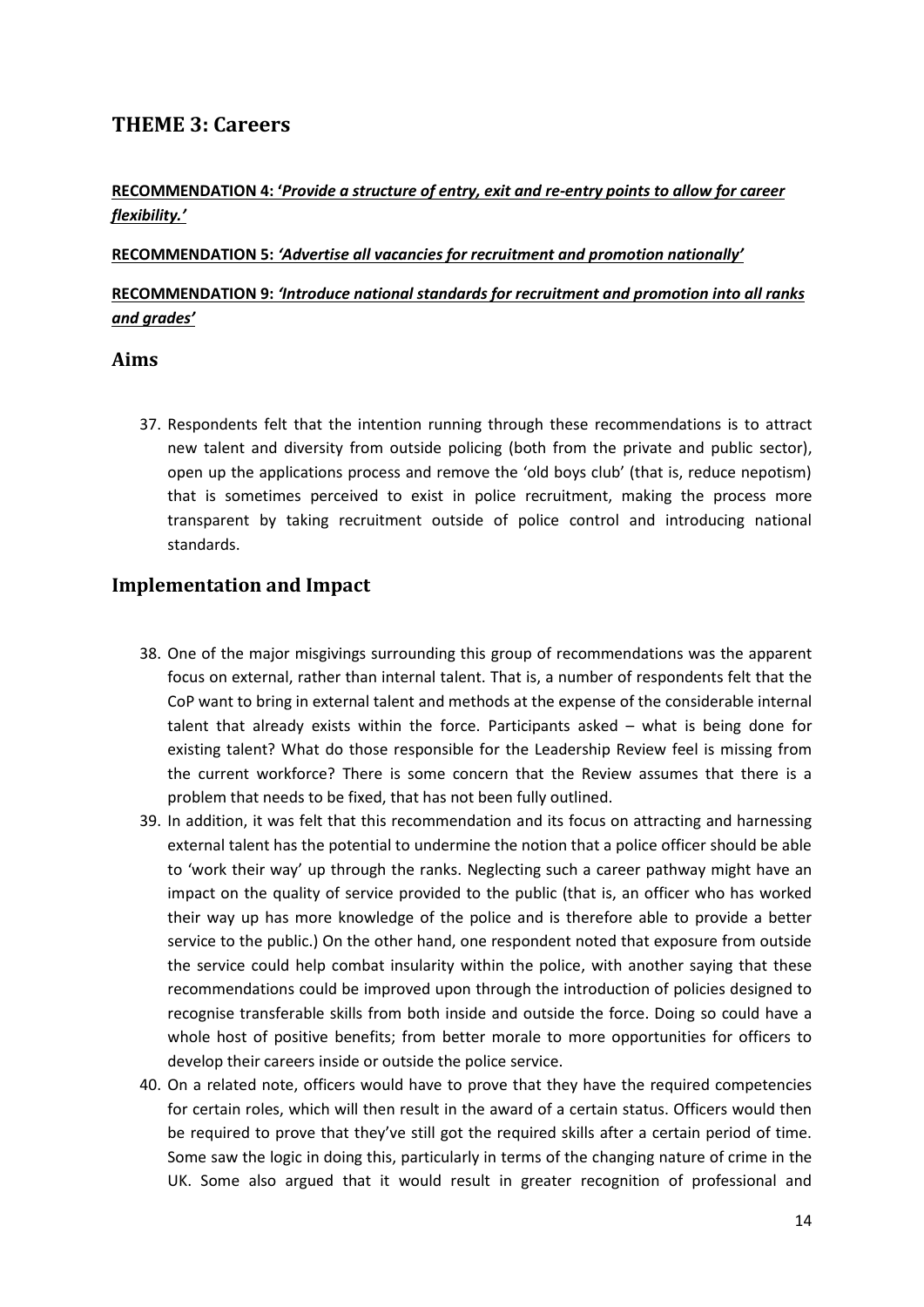specialist skills within policing, whilst also acknowledging the need for greater specialism in order to tackle certain types of crime. Others, however, said that this would blur the lines between officers and staff. In this respect, parallels can be drawn here between these and other recommendations, such as recommendation 8 and recommendation 2.

- 41. Another area of discussion focussed in on Advanced Practitioners. Some believed that these recommendations would result in Advanced Practitioners being given more autonomy and requiring less supervision, with others requesting further clarity as to what the term means. Another added that this had already been done before through the Objective Structured Performance Related Examination (OSPRE) exam which was halted in 2014. Some were in favour of this proposal, arguing that it would result in greater recognition of professional and specialist skills within policing, whilst also recognising the need for greater specialism in order to tackle certain crime (some of which, such as financial crime, is becoming more prevalent). Others however had a number of concerns, which are outlined below.
- 42. Moving on, and given the desire to see a flattening of ranks in the service, the number of applicants per vacancy may also prove a challenge. That is, if the number of ranks and roles in the police is to reduce (in line with recommendation two for instance) then there may be the same (or more) applicants applying for fewer roles.
- 43. Further in terms of recruitment, a number of respondents expressed concern that the costs of implementing a nationalised recruitment system have not yet been addressed. It was believed the costs to forces would increase. Likewise with other recommendations, respondents noted that there was no evidence provided to support this recommendation or in terms of how it'll be implemented across the police.
- 44. In terms of the potential impact of a nationalised recruitment and promotion strategy, on individuals, it was argued that a nationalised recruitment strategy could negatively impact on BME applicants, given that they are less able and/or willing to move around England and Wales due to family ties.. Furthermore, officers who have dependents and in particular single parents with children could also experience negative impacts.
- 45. There was concern, therefore, that the opportunities would increase for young, white, mobile males, while diminishing for older, female, and BME officers. This would need to be carefully monitored. Further, this is not only a matter for the individuals concerned. There is research that suggests that forces are more effective and perceived to be more legitimate when they are representative of the community served. There are significant concerns about the impact on the delivery of policing – especially community policing – if officers move in and out of communities that they do not represent.
- 46. The impact on forces was also considered. The pull into some areas may also affect the calibre of candidates to particular forces: forces that are deemed more desirable to live in will attract more applicants than those in less desirable areas. They added that getting rid of police houses has made it more difficult for officers to travel, which may have implications in implementing a national recruitment strategy. To cite an example, the Metropolitan police currently require all applicants for officer posts to reside within the M25. If this remains the case then we can foresee a potential conflict between this desire for a nationalised recruitment strategy and local strategies currently in place within some forces. Indeed, Chief Constables might resist because a national recruitment strategy could mean that they lose a degree of control in that they won't be able to select the candidates they want from their own force. Police and Crime Commissioners may likewise resist because this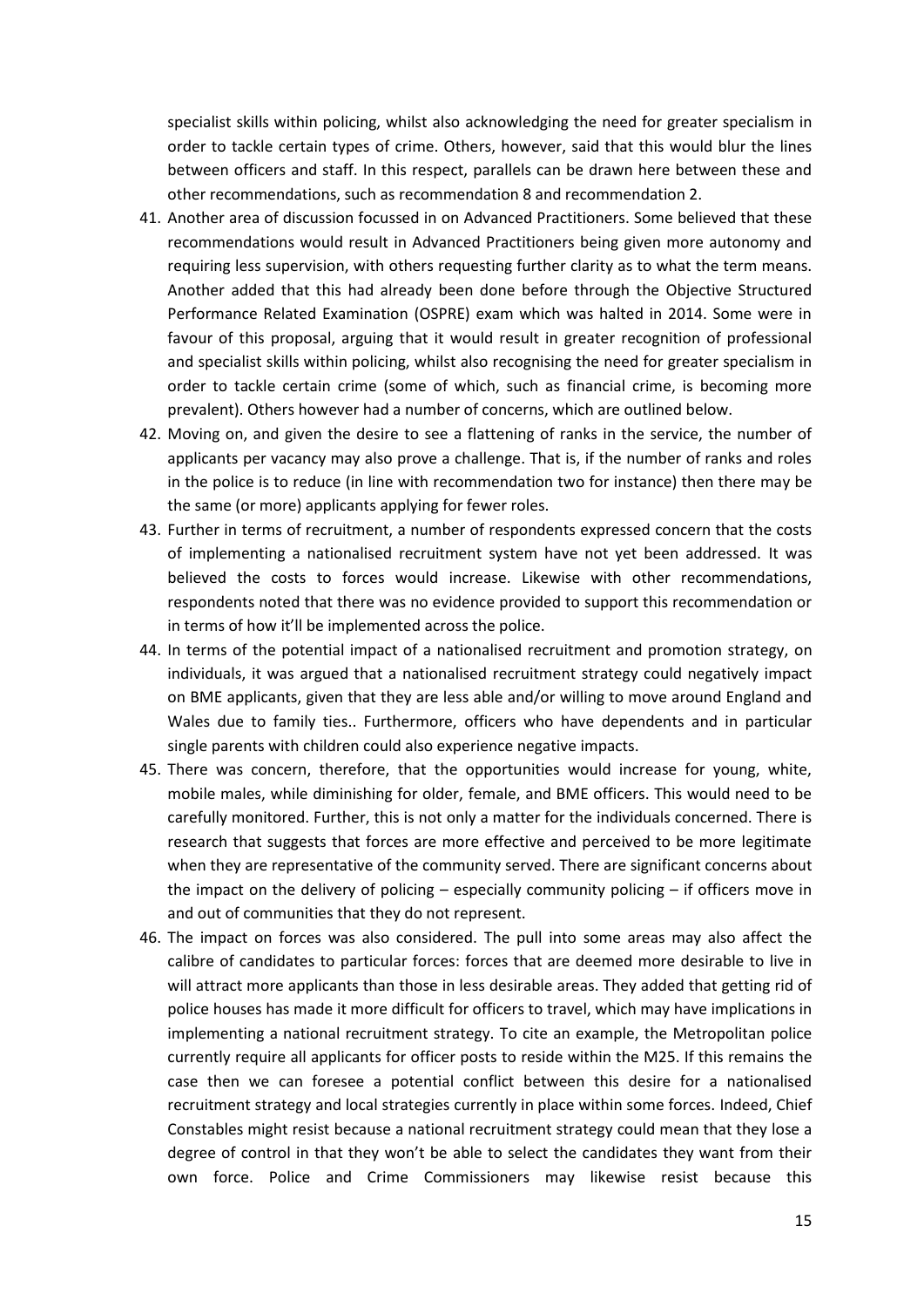recommendation flies in the face of the localism agenda. Thirdly, the rank and file may resist because a national recruitment system could open up competition for vacancies within their own force to others from outside.

- 47. There were also comments made regarding remuneration for those that the forces wish to attract in at ranks other than Constable. That is, because equivalent roles in the private sector pay significantly more than those in the public sector (the example of superintendent was given whereby he/she may earn £70,000 in the police service but an equivalent role in the private sector could command a much higher salary) only 'second rate' candidates from the private sector would be attracted to the police. As such, quality of service would suffer. In addition, some said that officers leaving the force for a role in the private sector could earn a better wage and therefore would not re-enter the force again. Thus this could lead to their talent being forever lost and an exodus of top policing talent. On the other hand, it may also be the case that there is an intention to attract public sector talent too.
- 48. The current Direct Entry scheme has not attracted the level of talent anticipated. Only six candidates have been offered jobs, out of 800+ applicants. This has proven to be a hugely expensive way to attract a very small number of suitable candidates. The view was put forward by participants that this type of scheme needs to be subjected to a full and transparent cost benefit analysis, before further public money is spent on extending it.
- 49. One respondent questioned whether officers even wanted flexibility within their career and whether the notion that 'Generation X and Y' desire for career flexibility is actually a myth. It is noteworthy that much of the research around the concepts of generation X and Y is crosssectional rather than longitudinal. The idea that these generations want flexibility in their careers may be related to their age, rather than being a characteristic of a particular cohort group: younger people tend to believe that they want mobile careers, but this changes when people gain families and responsibilities.
- 50. For some, this group of recommendations fitted into a perceived cost cutting agenda (an agenda which for some is prevalent throughout the whole review): some even went as far as to say that training might be so difficult as to ensure officers never achieve the results required to qualify for pay increases. Others felt similarly that officers would effectively have to jump through an 'extra hoop' in order to obtain a pay rise. There was also a view among some respondents that there is an intention to save money on pensions. That is, these recommendations were seen as a way to encourage
- 51. In terms of barriers to practical implementation, some felt more information was needed regarding how pensions would be affected if they left the service, only to re-enter again. For example, would officers be able to transfer their pensions elsewhere in the public sector if they left the service? shorter careers in policing, meaning that pensions would be much reduced.
- 52. Related to this, some believed that those re-entering the service (that is, some felt there was a desire for this in the review) would be required to 're-skill' and become familiar with new policing regulations and practices that had been introduced in the officer's absence would act as a disincentive to re-enter the police service. That is, the longer an officer is out of the service, the harder it could be to get back in.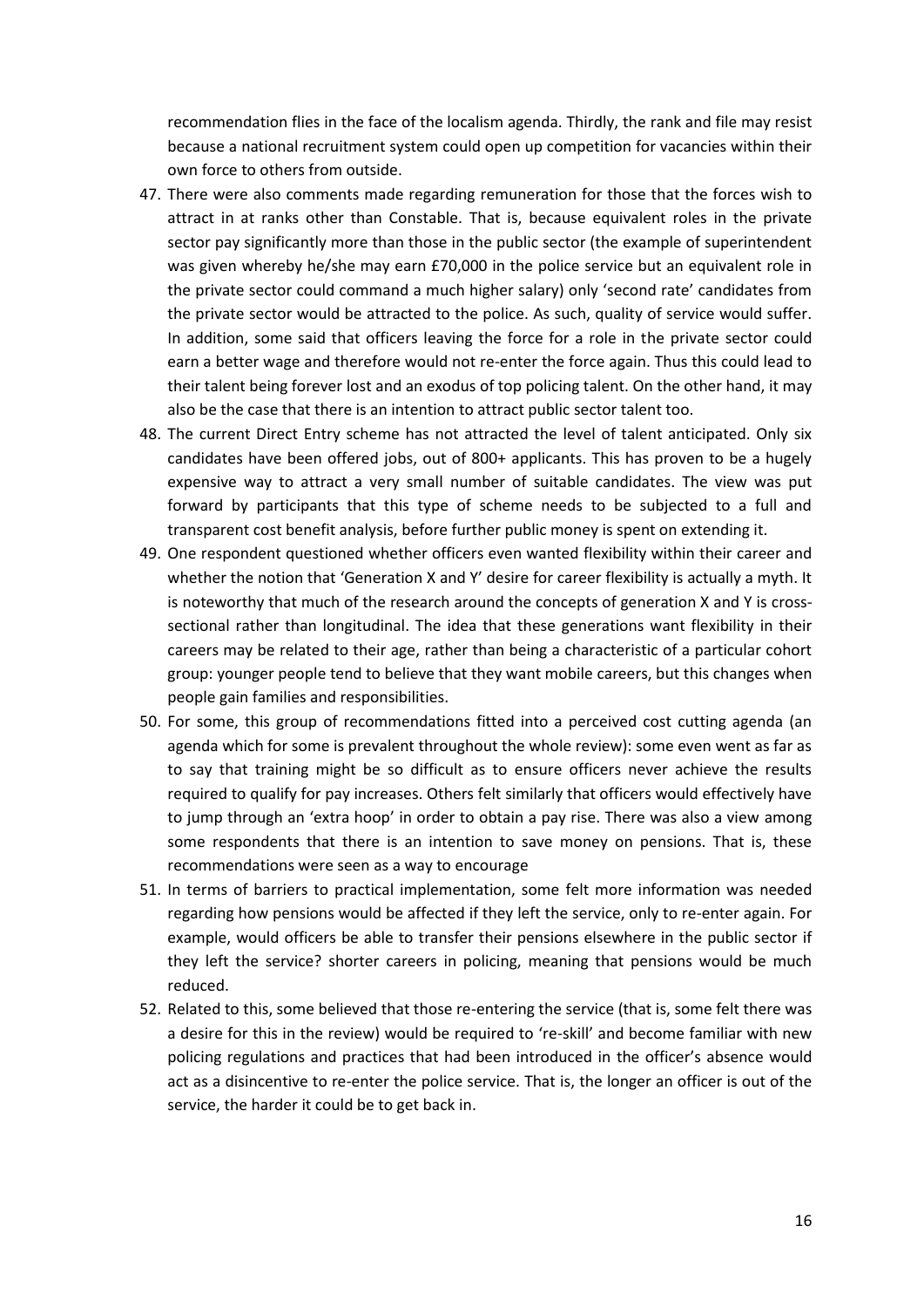#### <span id="page-16-0"></span>**PFEW Involvement**

- 53. The desire for PFEW to sit down with CoP and Home Office and work through the details of recommendation 4 was set out.
- 54. In regard to recommendation 5, it was argued that it is crucial to get the processes right in implementing a nationalised recruitment system. It was felt that there was a need for further clarification regarding how and where roles would be advertised and that PFEW should be involved in shaping standards and recruitment processes. In addition, a respondent said that PFEW could be involved in monitoring and promoting the BME element of this recommendation, and that this function is already a PFEW strength.
- 55. In terms of PFEW involvement relating to recommendation 8, respondents said that PFEW can play a role in ensuring that all officers who reach the required standards obtain the appropriate advanced practitioner status and associated pay. Respondents were keen to ensure that specified quotas are not being set and that all artificial ceilings to obtaining advanced practitioner specialisms are removed. In addition, respondents argued PFEW needs to be involved in setting competencies, to ensure the process is fair and proportionate.
- 56. PFEW is also keen to be involved in discussions around developing the standards mentioned in recommendation 9.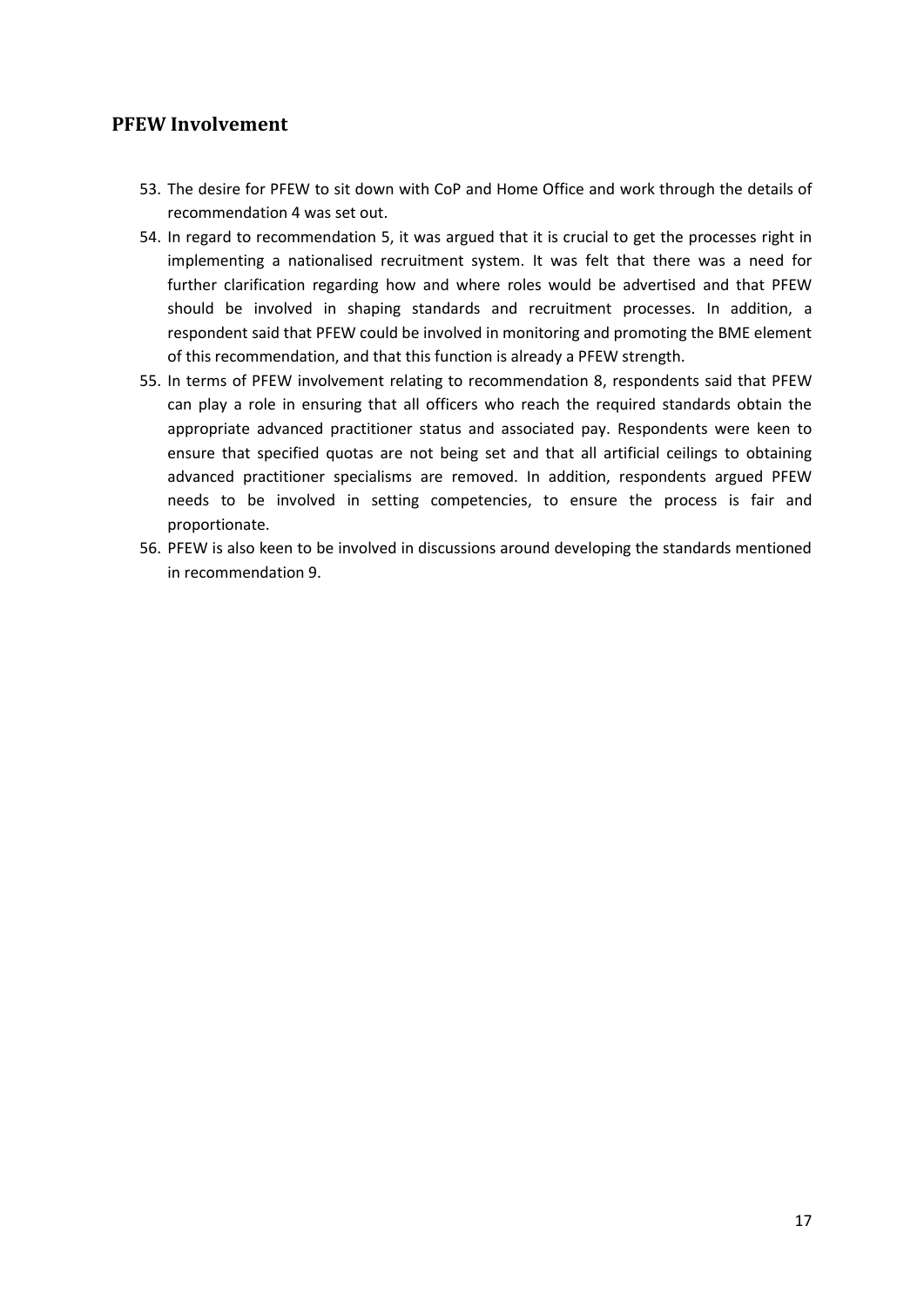### <span id="page-17-0"></span>**THEME 4: Ethics**

#### **RECOMMENDATION 3:** *'Embed the values articulated in the principles from the code of ethics in all local and national selection processes.'*

#### <span id="page-17-1"></span>**Aims**

57. Respondents felt the aims of recommendation 3 are to embed the Code of Ethics throughout the police, and to achieve increased diversity and clearer standards.

#### <span id="page-17-2"></span>**Implementation and Impact**

- 57. Respondents were wholly supportive of this recommendation, and had a number of suggestions as to how this could be successfully implemented.
- 58. First, respondents felt that the Code must be applied consistently across the 43 forces. That is, forces should not apply this in their own unique way as has been the case in the past with other codes and legislation. On a related note, other respondents felt that if this desire to embed the Code of Ethics was in the form of mandatory regulation, rather than guidance, then the likelihood of successful implementation would be greatly increased. Another way to ensure this code is implemented successfully is positive incentivisation. That is, interviewees felt that officers should be rewarded for implementing the code, adding that the Code should not be a 'stick to beat police officers with.'
- 59. In terms of risks to successful implementation, it was felt that if applied inconsistently, there is a risk that the Code will merely be 'words on a page' and not actually embedded as values throughout the police.
- 60. Another risk of applying this code inconsistently could be discipline issues being dealt with in an uneven manner, meaning officers could receive different treatment depending on their force.
- 61. Thirdly, it was noted that much of the Code of Ethics already exists within the officers' Code of Conduct and Police Professional Handbook, and that this duplication could lead to confusion within the police in terms of applying and embedding the Code.
- 62. Further, and in relation to restructuring of ranks and assigning powers to those not officers, it was queried whether these national standards will apply to both police officers and subcontractors undertaking warranted duties (for example Serco, G4S etc.)

#### <span id="page-17-3"></span>**PFEW involvement**

63. In accordance with widespread PFEW support for this recommendation, and the fact that PFEW has already signed up to the ideas expressed in the Code of Ethics, there is a definite desire from PFEW to be positively involved in supporting and implementation this recommendation. A number of possible paths for PFEW engagement were put forward.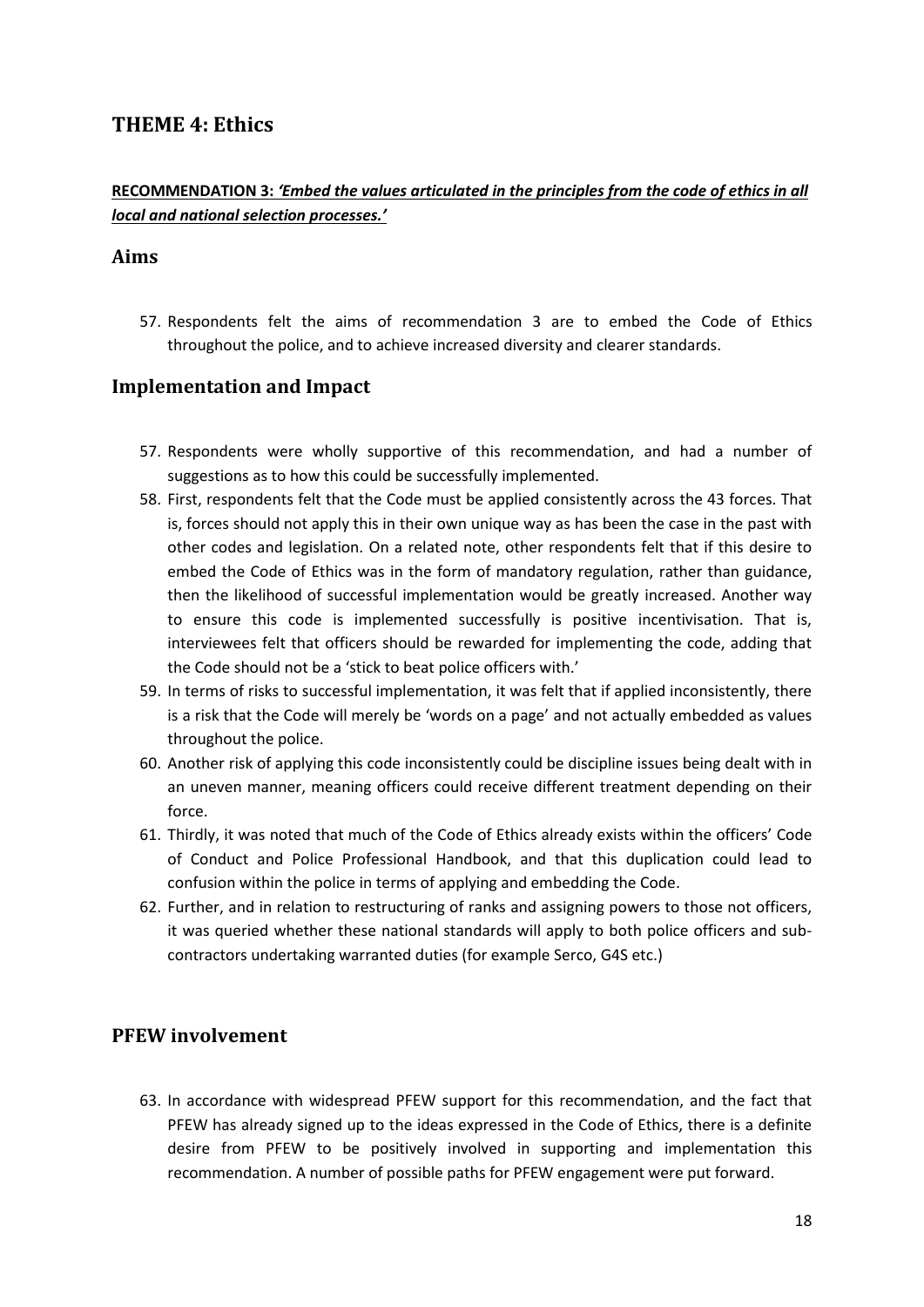- 64. PFEW can help monitor forces to make sure that they are consistently applying the Code and can help 'sell' it at ground level amongst its membership, for example incorporating the principles of the Code into PFEW training courses.
- 65. PFEW is able and willing to help gather support for this proposal within its membership, championing the Code.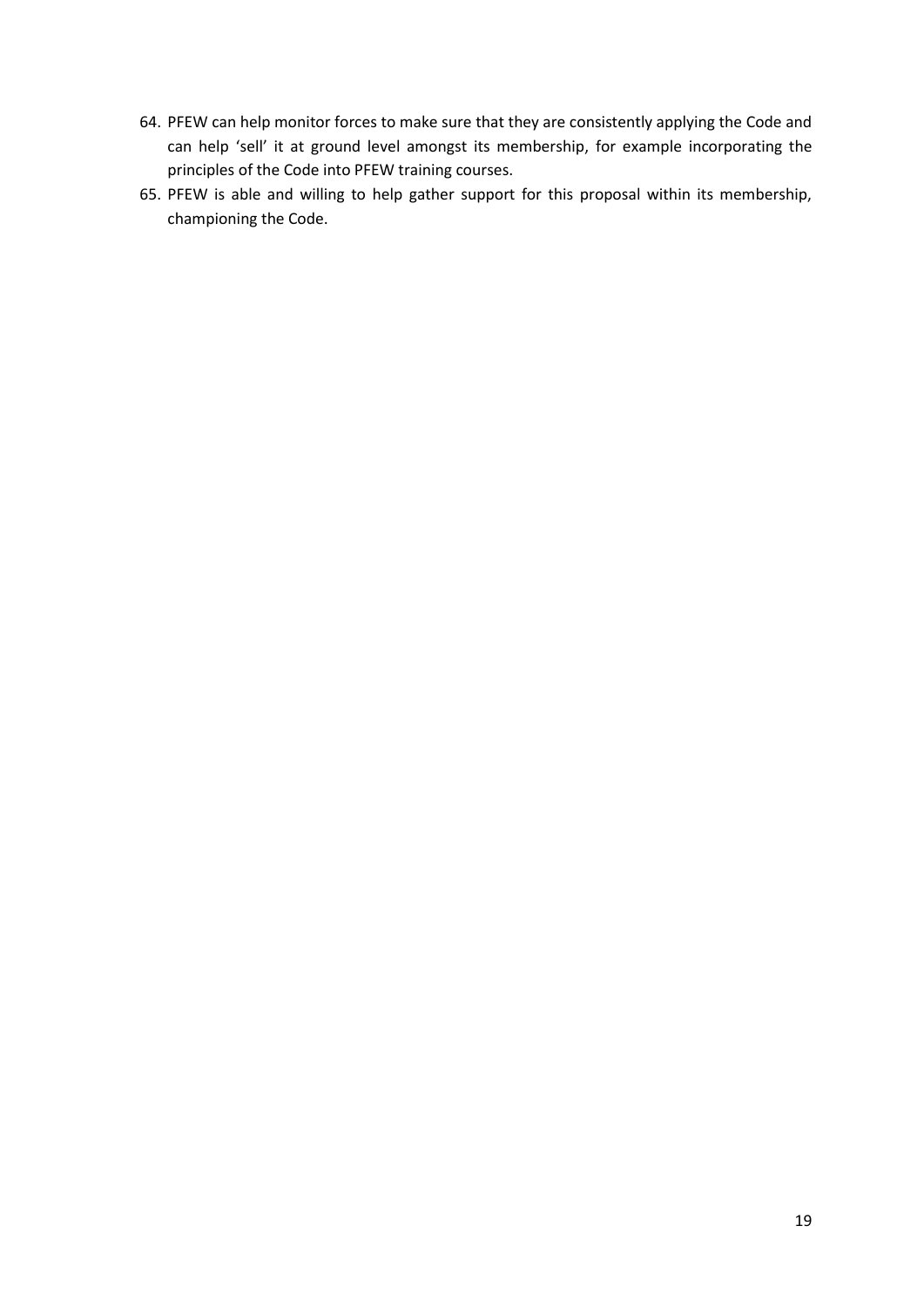## <span id="page-19-0"></span>**THEME 5: Implementation**

**RECOMMENDATION 1: '***Existing police leaders should influence and drive the required culture change by demonstrating their own commitment to personal development and supporting the implementation of the review.'*

**RECOMMENDATION 10: '***The Home Office should review whether existing structures, powers and authorities in policing are sufficient to support consistent implementation of these recommendations.'*

#### <span id="page-19-1"></span>**Aims:**

- 66. Respondents viewed these recommendations as a desire from the Cop to get police leaders (i.e. Chief Constables) to buy into and commit to implementing CPD, and for police officers (the 'rank and file') to invest in their own professional development. Similarly, other respondents felt that the CoP wanted police leaders to lead by example in encouraging and implementing professional development throughout the police as an organisation.
- 67. In addition, respondents felt there was a desire to get the Home Office to drive forward and push through the changes recommended in the leadership, perhaps by conferring more powers on the College.

#### <span id="page-19-2"></span>**Implementation and Impact**

- 68. Most respondents saw recommendation 1 positively, as they felt it could create opportunities for more people across various ranks to engage in CPD. Respondents said that a cultural change within policing would be required whereby CPD is placed at the heart of an officer's role. Others said that CPD practices already exist within policing, and therefore questioned the need for a recommendation of this nature. A note of caution was expressed in regard to officers in some constabularies gaining better access to CPD than others. The CoP therefore needs to consider how to encourage Chief Constables to implement and encourage CPD in such a way as to not discriminate against officers in certain constabularies.
- 69. In terms of implementation, respondents foresaw a number of challenges. Firstly, there was a concern regarding the willingness of Chief Constables to implement these recommendations. That is, respondents said that due to the onus being on police leaders to encourage and implement this throughout their constabularies, agreement with leaders on this recommendation (and the associated mechanics of how exactly it will work etc.) is paramount. In other words, due to their considerable influence, if Chief Officers don't want to encourage and drive forward CPD within their constabularies as a whole then this recommendation simply won't be enacted. Conversely, some respondents said that if support could be obtained from Chief Constables then the likelihood of success in implementing this recommendation would increase dramatically. Another respondent argued that it was crucial to get the model right regarding the implementation of CPD and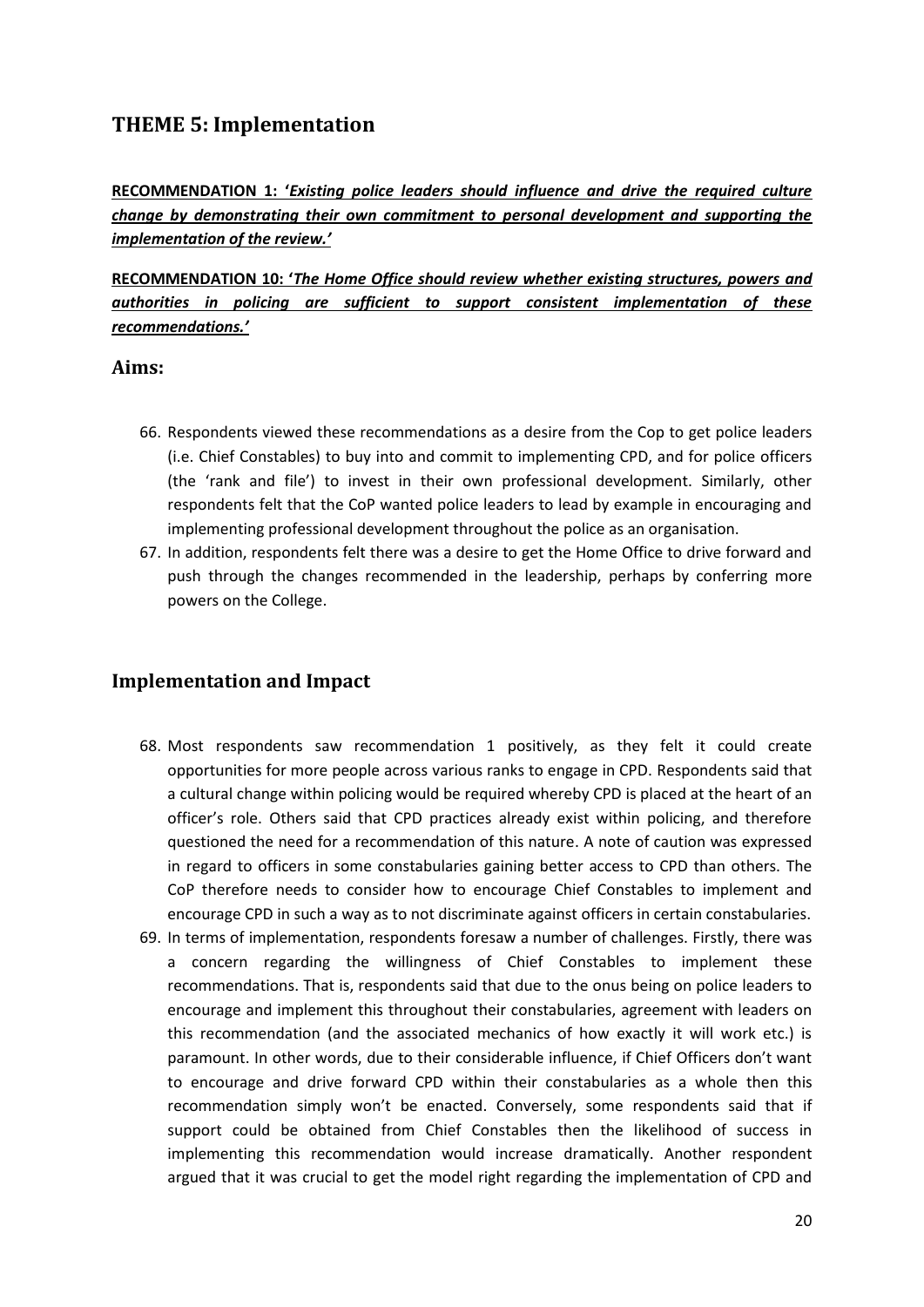that leaders needed to agree on this model in order for this recommendation to be a success.

- 70. Others expressed the view that each Chief Constable has their own way of running their respective constabulary. As a result, this might affect the uniformity of CPD being encouraged and delivered throughout the police. It was argued that this could be exacerbated by a leadership trait amongst Chief Officers to 'make their own mark' within their constabularies. Some respondents however said that it is also possible to inspire change from the 'bottom up' and that the CoP should not discount this in terms of implementing greater CPD in the police.
- 71. On a related note, respondents said that some forces 'ahead of the game' such as the Metropolitan, Greater Manchester and Merseyside forces would be able to deliver this recommendation more readily than other forces.
- 72. In terms of the Home Office's role, one respondent felt there was a risk that the department will rewrite legislation to suit their own needs, for example in terms of the five year, the comprehensive spending review and the general austerity agenda. Another respondent said that in accordance with the Home Office's preference for a 'hands off' approach in regard to policy making, it would be up to the College of Policing to create proposals for the Home Office then to mandate.
- 73. It was also felt that recommendation 10 may be an acknowledgement on the part of the authors that the current force structure, with 43 Chief Constables and Police and Crime Commissioners undertaking differing ways of adapting to austerity might be a barrier to consistent and fair application of some of the other recommendations. If this is the case, then PFEW would welcome an open and transparent discussion about the nature of structures, powers, and authorities that may impact on the Leadership Review and indeed on policing delivery more broadly.

#### <span id="page-20-0"></span>**PFEW involvement**

- 74. PFEW would welcome an open and transparent discussion about the thinking behind recommendation 10. In particular, what is the nature of structures, powers, and authorities that the authors believe may impact on the Leadership Review? What are their suggestions as to how these should be changed?
- 75. In particular regard to the tenth recommendation**,** one respondent stated that PFEW will want to see any draft legislation to comment on within the consultation period and that the Home Office should listen to any feedback given by PFEW.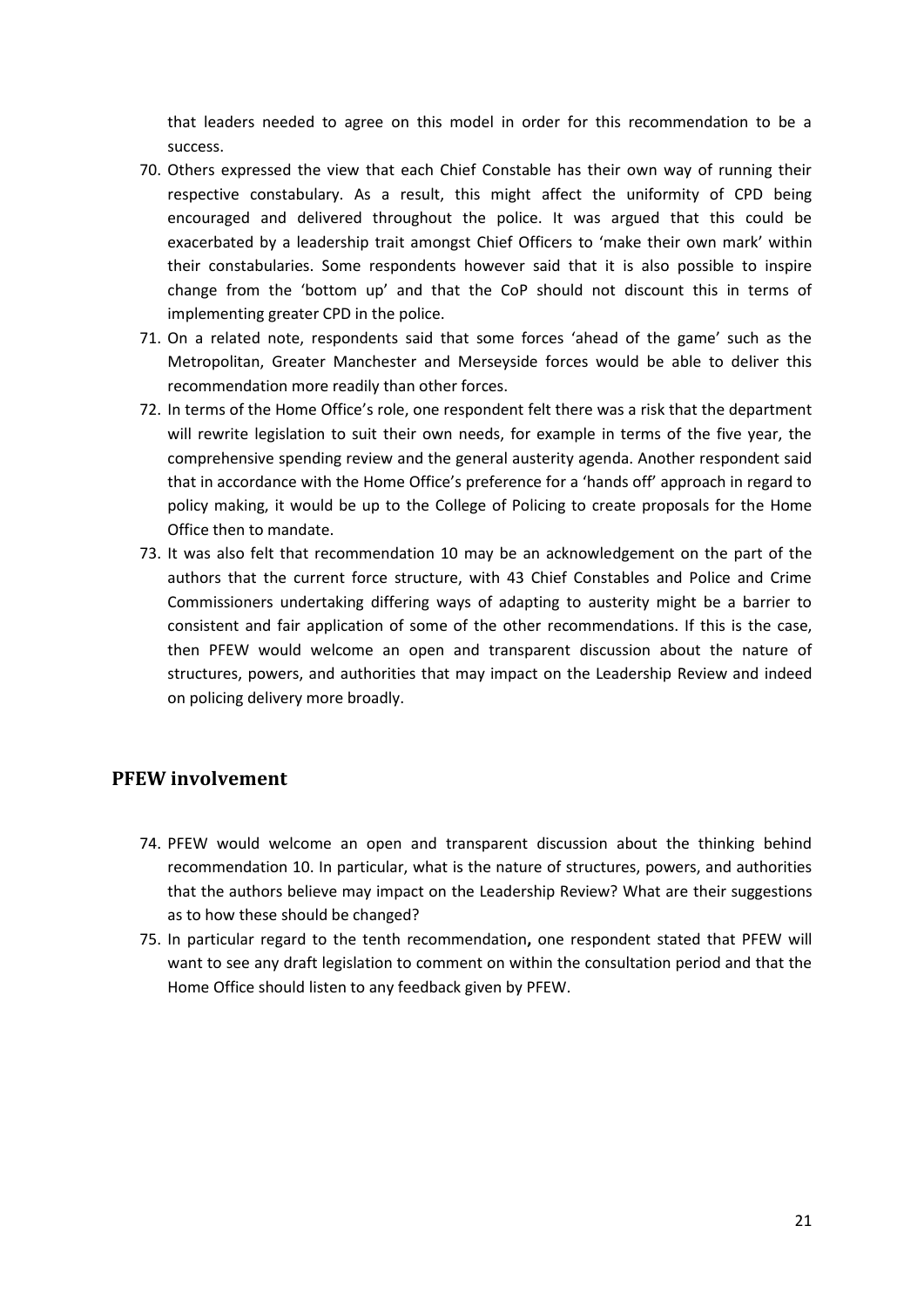## <span id="page-21-0"></span>**Conclusions**

- 76. PFEW has long supported an evidence based review of leadership and development in policing. We are keen to see policing as a whole develop and grow for the future. There is much in the Leadership Review that is positive, and much that is thought provoking, and we welcome the opportunity to engage in debate over issues that are of fundamental importance to our members and the public. We look forward to continuing to do so, through the work strands that will arise from the Review.
- 77. Of necessity though, to ensure that where we feel there is a need for further clarity, or where apprehension has been expressed, we feel it is important to list these clearly to the College. There are a number of such points that arise. These are ordered according to where they appear in this report rather than by importance.
	- i. Notwithstanding the fact that the Leadership Review contains a list of source material, there is no clear audit trail between these and the recommendations. Publication of such a list and appropriate referencing for the evidence used in support of the recommendations may help with the understanding and ultimately acceptance of the need for change.
	- ii. A related point is that there is no transparent analysis of the likely impact on individuals, and operational imperatives (in HMIC terms, efficiency, effectiveness, and legitimacy). Again, publication of such analysis would be beneficial.
	- iii. With regard to structure and powers, there are operational concerns as to how supervisors will be able to track and plan for which officers and staff have powers, and when.
	- iv. There are concerns that in moving to any new pay structure that is aimed at supporting these recommendations there will be appropriate acknowledgement of the restrictions on officers, and that for officers there will be fair and equal access to reward and recognition.
	- v. There are concerns that the move to conferring police powers on staff and flattening the rank structure might lead to error, causing misconduct cases, and ultimately impacting on police legitimacy and service delivery.
	- vi. Financial and time resources may prove a barrier to officers being able to attain CPD. The conflicting aims of CPD and delivering policing may have the unintended consequence of directing some officers away from the immediate priorities of the public. Further, more information regarding the overriding aims of the proposed CPD practices and how it links to more effective policing would be welcome.
	- vii. A related point is that incentivising development through pay may have unintended consequences. There is a tension between the design of a pay system robust enough to withstand challenge, and the need for a workable solution that does not grow bureaucracy. This has proven extremely difficult to achieve. The costs of developing and enacting such a sophisticated system must be weighed against any advantages of so doing. In addition, it is important to ensure that all those who obtain certain standards gain the corresponding pay awards.